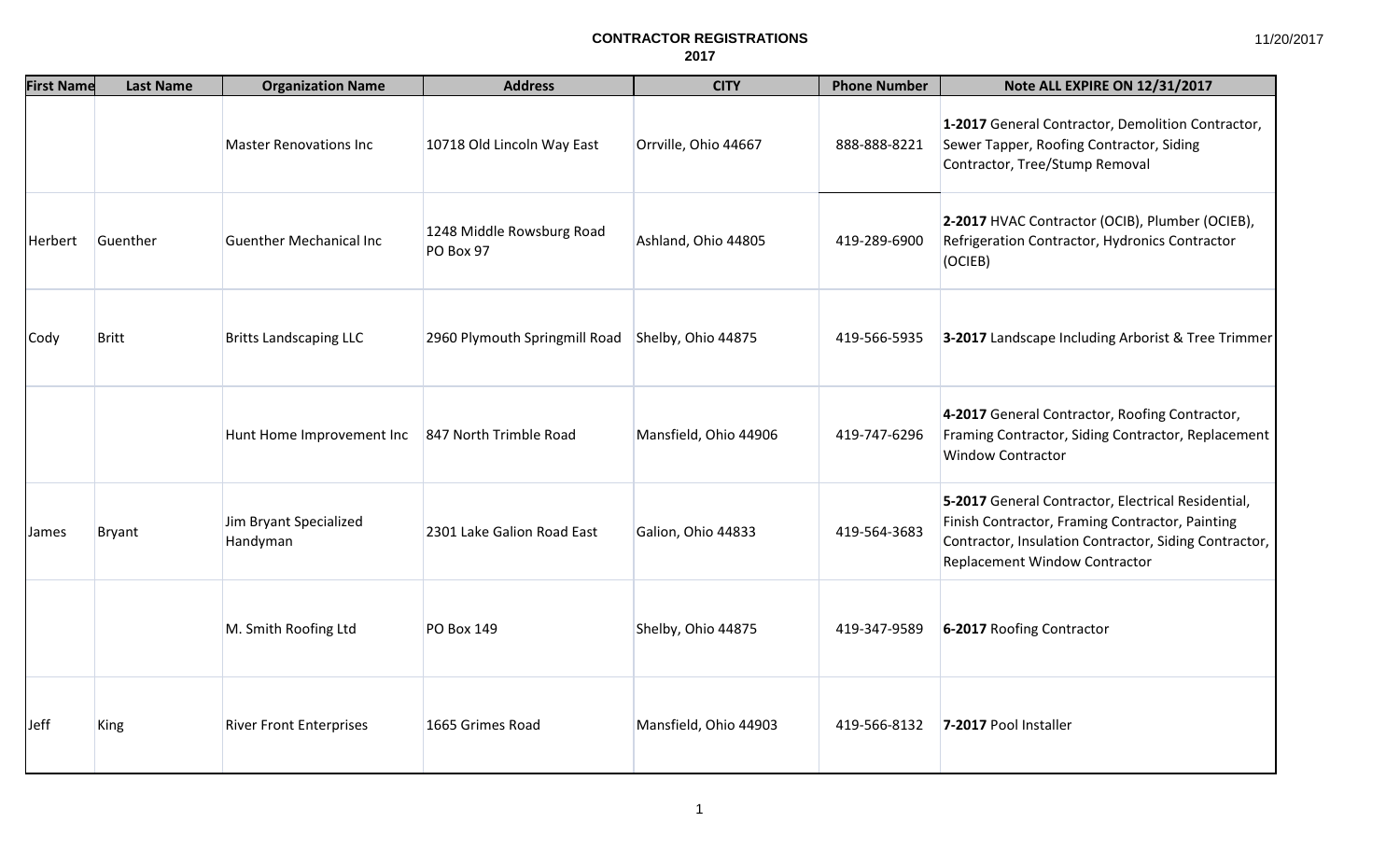|         |               | <b>Buckeye Excavating &amp;</b><br>Construction Inc | 191 S R 61 East      | Norwalk, Ohio 44857   | 419-663-3113 | 8-2017 General Contractor, Excavating Contractor                                                                                                                                                                                                                                                                                                                                                              |
|---------|---------------|-----------------------------------------------------|----------------------|-----------------------|--------------|---------------------------------------------------------------------------------------------------------------------------------------------------------------------------------------------------------------------------------------------------------------------------------------------------------------------------------------------------------------------------------------------------------------|
| Dan     | Smith         | <b>Simonson Construction</b><br>Services Inc        | 2112 Troy Road       | Ashland, Ohio 44805   | 419-281-8299 | 9-2017 General Contractor, Demolition Contractor,<br>Sewer Tapper, Finish Contractor, Excavating<br>Contractor                                                                                                                                                                                                                                                                                                |
| Dan     | Van Harlingen | Shaw & Ott Medical                                  | 270 Lexington Avenue | Mansfield, Ohio 44907 | 419-524-4388 | 10-2017 General Contractor                                                                                                                                                                                                                                                                                                                                                                                    |
| Patrick | Shira         | Shira Sons Painting Co LLC                          | 21 Myers Avenue      | Shelby, Ohio 44875    | 614-404-0104 | 11-2017 Painting Contractor                                                                                                                                                                                                                                                                                                                                                                                   |
| Larry   | Saunders      | <b>Saunders Renovations</b>                         | 6105 Windfall Road   | Galion, Ohio 44833    | 419-571-2476 | 12-2017 General Contractor, Flooring, Framing<br>Contractor, Drywall Contractor, Replacement<br><b>Window Contractor</b>                                                                                                                                                                                                                                                                                      |
|         |               | Marek & Steiner Builders Inc                        | 617 Scott Street     | Crestline, Ohio 44827 | 419-683-6722 | 13-2017 General Contractor, Electrical Residential, Finish Contractor,<br>Flooring, Roofing Contractor, Framing Contractor, Fencing Contractor,<br>Electrical Commercial(OCIEB), Painting Contractor, Cabinet Maker, Closet<br>Shelving, Mirror & Fireplace Contractor, Electrical<br>Contractor(Commercial), Insulation Contractor, Concrete Contractor,<br>Siding Contractor, Replacement Window Contractor |
| Rick    | Worner        | Worner Roofing Co Inc                               | <b>PO Box 183</b>    | Ontario, Ohio 44862   | 419-525-0170 | 14-2017 Waterproofing Contractor, Roofing<br>Contractor                                                                                                                                                                                                                                                                                                                                                       |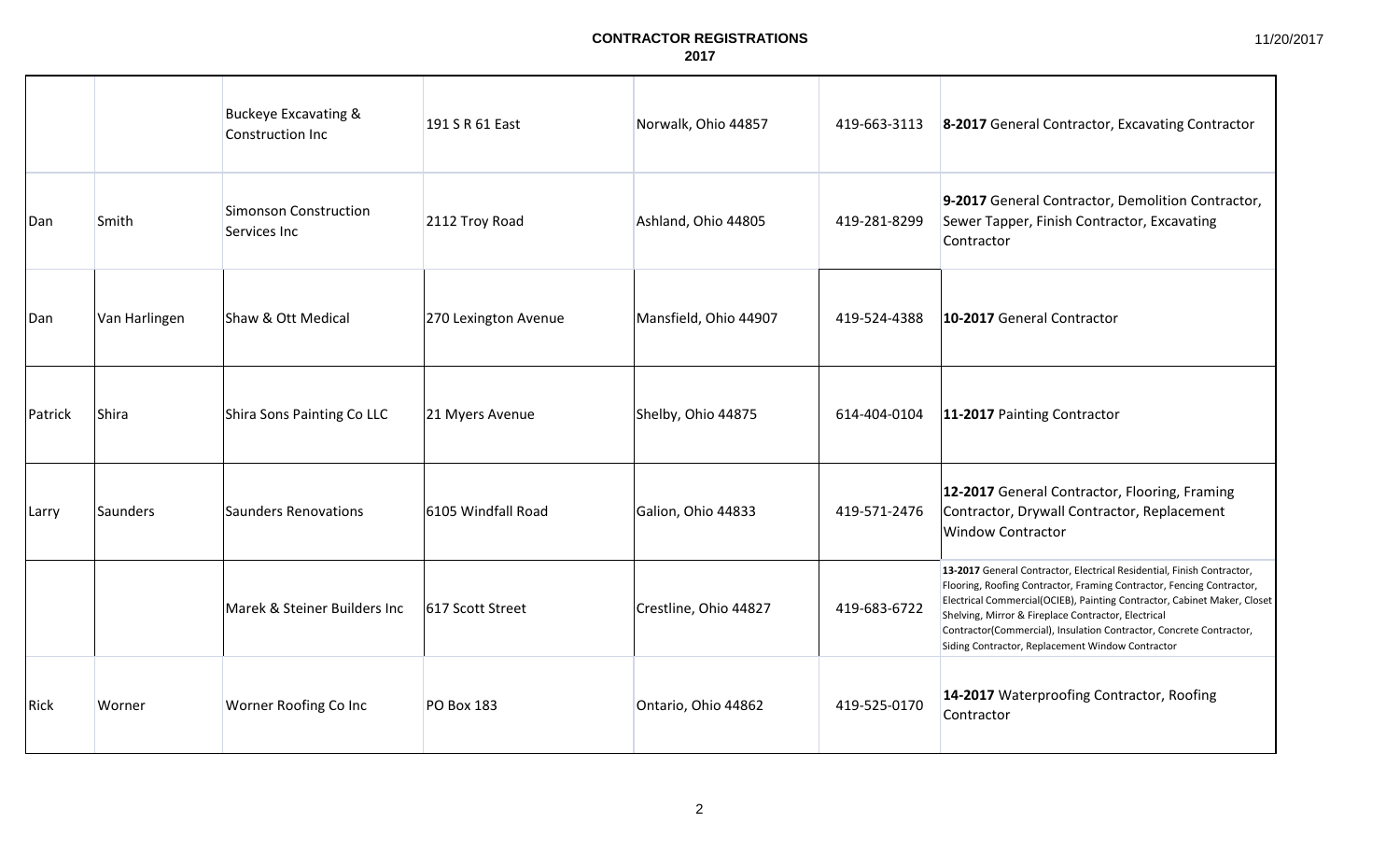| Roger | Oberlander        | Oberlanders Tree & Landscape<br>Ltd                       | 1874 East Mansfield Street | Bucyrus, Ohio 44820       | 419-562-8733 | 15-2017 Landscape Including Arborist and Tree<br>Trimmer, Tree/Stump Removal                                                                          |
|-------|-------------------|-----------------------------------------------------------|----------------------------|---------------------------|--------------|-------------------------------------------------------------------------------------------------------------------------------------------------------|
|       |                   | <b>Kokosing Construction</b><br>Company Inc               | PO Box 226                 | Fredericktown, Ohio 43019 | 740-694-6315 | 16-2017 General Contractor, Excavating Contractor,<br>Paving Contractor, Steel Erectors, Concrete<br>Contractor                                       |
| lKim  | <b>Kiess</b>      | Kiess Electric Inc                                        | 1765 East Mansfield Street | Bucyrus, Ohio 44820       | 419-562-0756 | 17-2017 Electrical Residential, Fire Protection<br>Contractor (Fire Marshal), Electrical Commercial<br>(OCIEB), Electrical Contractor (Commercial)    |
| Gary  | Eberts            | E & B Sales & Service Inc<br>dba Eberts Heating & Cooling | 896 Ashland Road           | Mansfield, Ohio 44905     | 419-589-2000 | 18-2017 HVAC Contractor (OCIEB), Plumber (OCIEB),<br><b>Electrical Commercial (OCIEB)</b>                                                             |
| Roger | <b>Babcock Jr</b> | <b>Babcock Excavating LLC</b>                             | 3908 West Street           | New Haven, Ohio 44850     | 567-224-0467 | 19-2017 Demolition Contractor, Waterproofing<br>Contractor, Sewer Tapper, Foundation Contractor,<br><b>Excavating Contractor, Concrete Contractor</b> |
| David | <b>Hill</b>       | <b>Hills Helping Hand</b>                                 | 594 Fleming Falls Road     | Mansfield, Ohio 44905     | 419-631-2777 | 20-2017 General Contractor                                                                                                                            |
|       |                   | Thomas and Son Electric LLC                               | <b>PO Box 131</b>          | Ontario, Ohio 44862       | 419-989-5188 | 21-2017 Electrical Residential                                                                                                                        |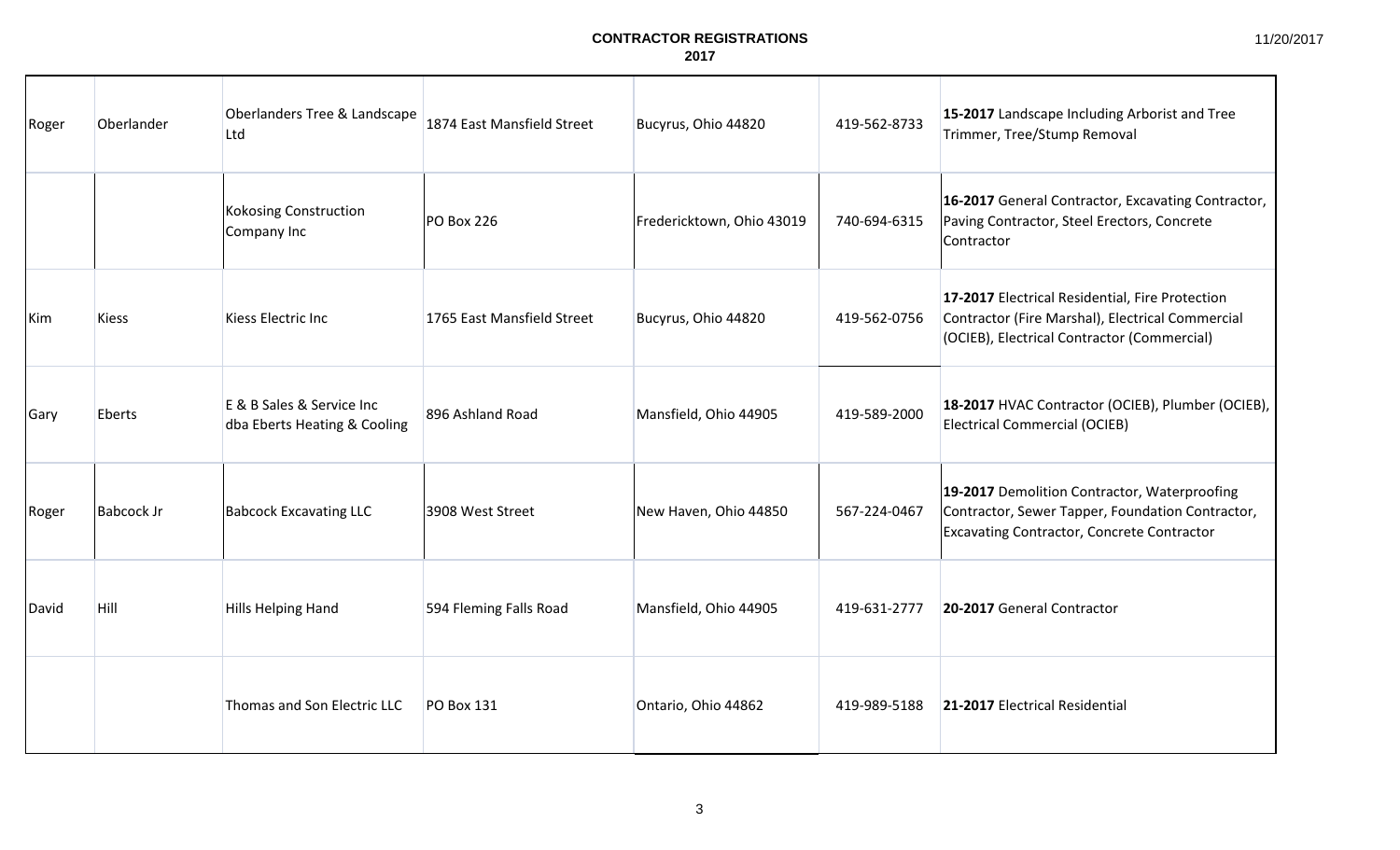|         |         | Sarver Paving Co                      | <b>PO Box 310</b>    | Ashland, Ohio 44805        | 419-289-7746 | 22-2017 General Contractor, Paving Contractor                                                                                                                                                                                                                                                                                                                                                                  |
|---------|---------|---------------------------------------|----------------------|----------------------------|--------------|----------------------------------------------------------------------------------------------------------------------------------------------------------------------------------------------------------------------------------------------------------------------------------------------------------------------------------------------------------------------------------------------------------------|
|         |         | Water Watts Inc                       | 9059 South Carr Road | Fredericksburg, Ohio 44627 | 330-695-3601 | 23-2017 HVAC Contractor (OCIEB), Electrical<br>Residential, Plumber (OCIEB)                                                                                                                                                                                                                                                                                                                                    |
|         |         | Page Excavating Inc                   | 2398 Applegate Road  | Lucas, Ohio 44843          | 419-892-3770 | 24-2017 General Contractor, Demolition Contractor,<br>Excavating Contractor, Concrete Contractor,<br>Tree/Stump Removal                                                                                                                                                                                                                                                                                        |
|         |         | Jamison Well Drilling Inc             | 258 Central Avenue   | Mansfield, Ohio 44905      | 419-524-8560 | 25-2017 General Contractor                                                                                                                                                                                                                                                                                                                                                                                     |
| Jeffrey | Reep    | <b>Ashland Comfort Control</b>        | 805 East Main Street | Ashland, Ohio 44805        | 419-281-0144 | 26-2017 HVAC Contractor (OCIEB), Plumber (OCIEB),<br>Hydronics Contractor (OCIEB)                                                                                                                                                                                                                                                                                                                              |
|         |         | Pioneer Career & Technology<br>Center | 27 Ryan Road         | Shelby, Ohio 44875         | 419-347-7926 | 27-2017 General Contractor, Demolition Contractor, Electrical<br>Residential, Finish Contractor, Flooring, Foundation Contractor, Roofing<br>Contractor, Framing Contractor, Fencing Contractor, Painting Contractor,<br>Cabinet Maker, Closet Shelving, Mirror & Fireplace Contractor, Drywall<br>Contractor, Insulation Contractor, Concrete Contractor, Siding<br>Contractor, Replacement Window Contractor |
| Stan    | Roberts | Roberts Unlimited Ltd                 | 11 Clark Avenue      | Shelby, Ohio 44875         | 419-565-7392 | 28-2017 General Contractorl, Electrical Residential, Finish<br>Contractor, Flooring, Roofing Contractor, Fencing Contractor,<br>Electrical Commercial(OCIEB), Painting Contractor, Closet<br>Shelving, Mirror & Fireplace Contractor, Electrical<br>Contractor(Commercial), Drywall Contractor, Insulation<br>Contractor, Replacement Window Contractor                                                        |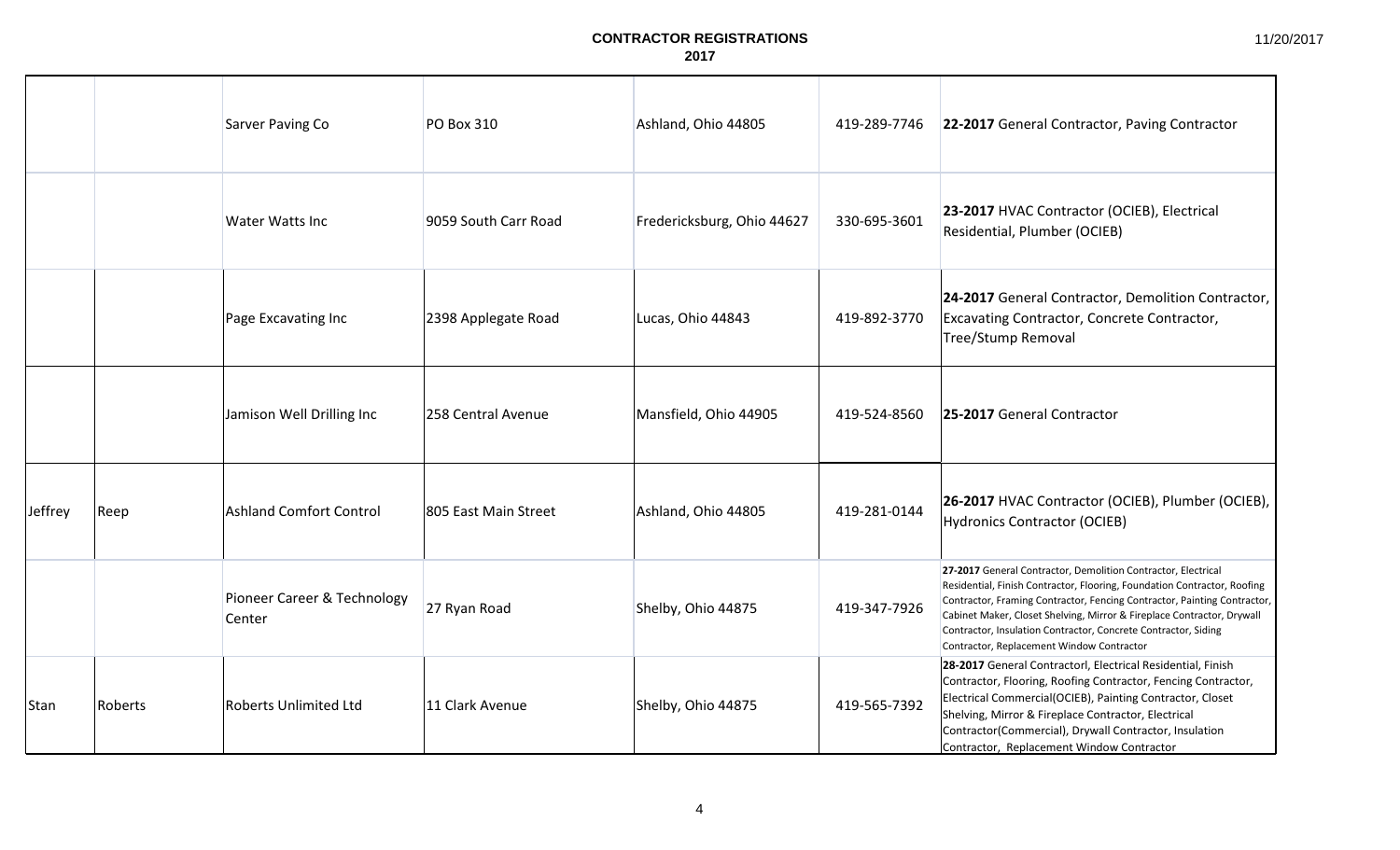| James        | Pritchard      | Pritchard Plbg & Htg                                    | 24 Junction Street        | Mansfield, Ohio 44902  | 419-756-0708 | 29-2017 Plumber (OCIEB)                                                                                                           |
|--------------|----------------|---------------------------------------------------------|---------------------------|------------------------|--------------|-----------------------------------------------------------------------------------------------------------------------------------|
| <b>Terry</b> | Au             | Ace Electrical Services                                 | 1564 Pin Oak Trail        | Mansfield, Ohio 44906  | 419-774-9400 | 30-2017 Electrical Commercial (OCIEB)                                                                                             |
|              |                | Keller Bros Const Co Inc                                | 5292 Settlement East Road | Shelby, Ohio 44875     | 419-347-7967 | 31-2017 General Contractor, Roofing Contractor,<br>Framing Contractor, Siding Contractor, Replacement<br><b>Window Contractor</b> |
| Steve        | <b>Mullins</b> | Complete Comfort Systems Inc 11301 Upper Gilchrist Road |                           | Mt. Vernon, Ohio 43050 | 740-392-2505 | 32-2017 HVAC Contractor (OCIEB)                                                                                                   |
| Dirk         | Roberts        | RBP One Inc                                             | 1205 St Rt 603 West       | Shiloh, Ohio 44878     | 419-564-4891 | 33-2017 Painting Contractor                                                                                                       |
| Dale         | Fuller         | <b>Fuller Drywall LLC</b>                               | 6931 Klahn Road           | Crestline, Ohio 44827  | 419-564-6015 | 34-2017 Drywall Contractor                                                                                                        |
| Mark         | May            | Marks Lawn Care                                         | 66 Roberts Drive          | Shelby, Ohio 44875     | 419-566-4566 | 35-2017 Landscape Including Arborist and Tree<br>Trimmer                                                                          |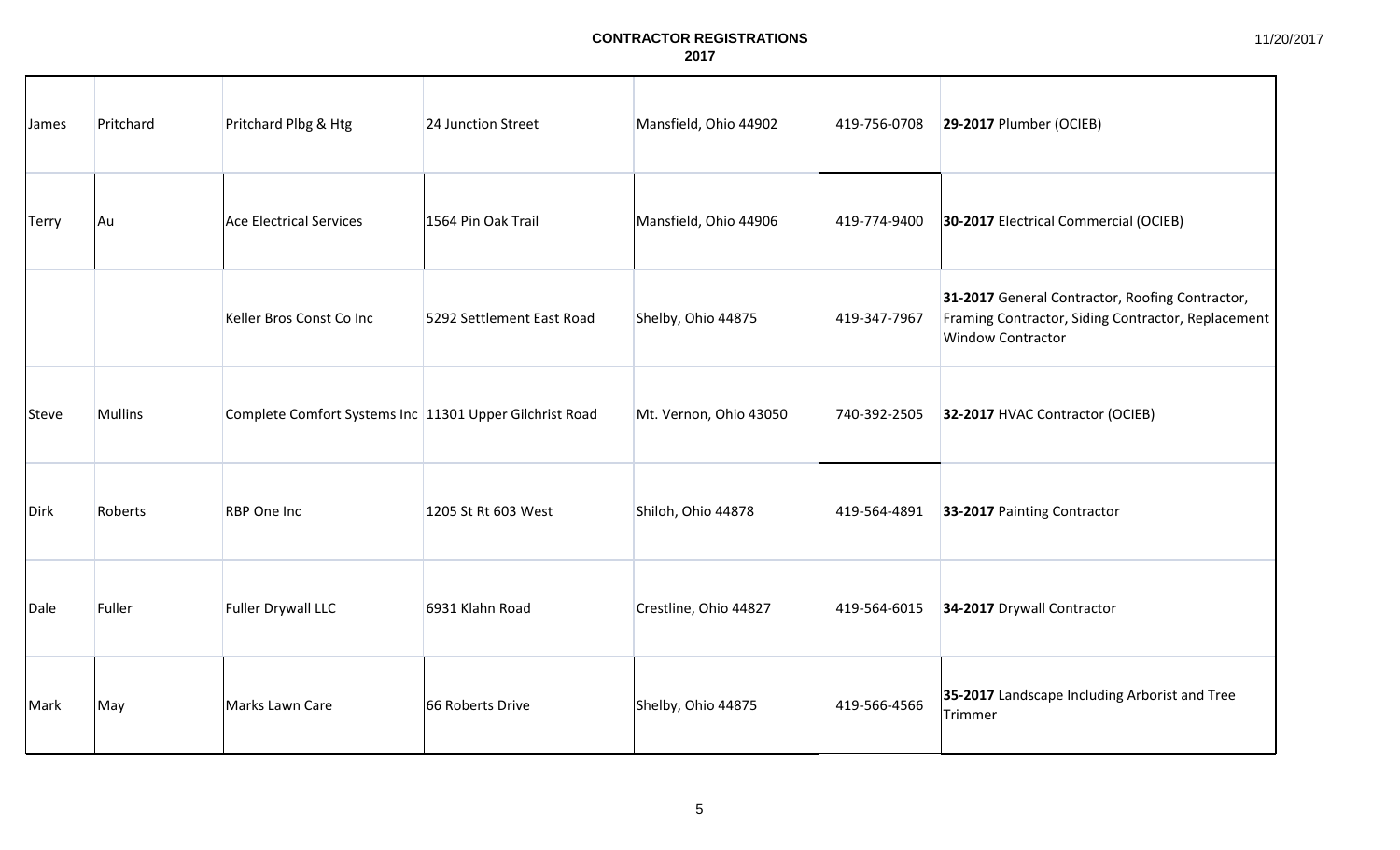| August               | Maver III | August J Maver III Const  | 29 Fourth Street           | Shelby, Ohio 44875    | 419-342-5342 | 36-2017 General Contractor, Roofing Contractor,<br>Framing Contractor, Fencing Contractor, Drywall<br>Contractor, Siding Contractor, Replacement Window<br>Contractor                             |
|----------------------|-----------|---------------------------|----------------------------|-----------------------|--------------|---------------------------------------------------------------------------------------------------------------------------------------------------------------------------------------------------|
| Chester              | Kean Sr   | Kean Remodeling Inc       | 2245 Lake Galion Road East | Galion, Ohio 44833    | 419-563-4030 | 37-2017 General Contractor, Electrical Residential,<br>Plumber(OCIEB), Roofing Contractor, Painting<br>Contractor, Drywall Contractor, Siding Contractor,<br>Replacement Window Contractor        |
| Michael &<br>Charles | Walker    | <b>Walker Bros Co Inc</b> | <b>PO Box 9069</b>         | Lexington, Ohio 44904 | 419-884-0732 | 38-2017 Sewer Tapper, Excavating Contractor,<br><b>Concrete Contractor</b>                                                                                                                        |
| Timothy              | Vaughn    | Vaughn Industries LLC     | 1201 East Findlay Street   | Carey, Ohio 43316     | 419-396-3900 | 39-2017 HVAC Contractor(OCIEB), Plumber (OCIEB),<br>Fire Protection Contractor (Fire Marshal), Electrical<br>Commercial (OCIEB), Refrigeration Contractor,<br><b>Hydronics Contractor (OCIEB)</b> |
|                      |           | Hunts Fence Inc           | 1402 Campbell Road         | Marion, Ohio 43302    | 740-382-0929 | 40-2017 General Contractor, Fencing Contractor                                                                                                                                                    |
|                      |           | Zara Construction Inc     | 3240 Park Avenue West      | Mansfield, Ohio 44906 | 419-525-3613 | 41-2017 General Contractor                                                                                                                                                                        |
|                      |           | Welfle Inc                | <b>PO Box 581</b>          | Norwalk, Ohio 44857   | 419-663-1121 | 42-2017 Paving Contractor                                                                                                                                                                         |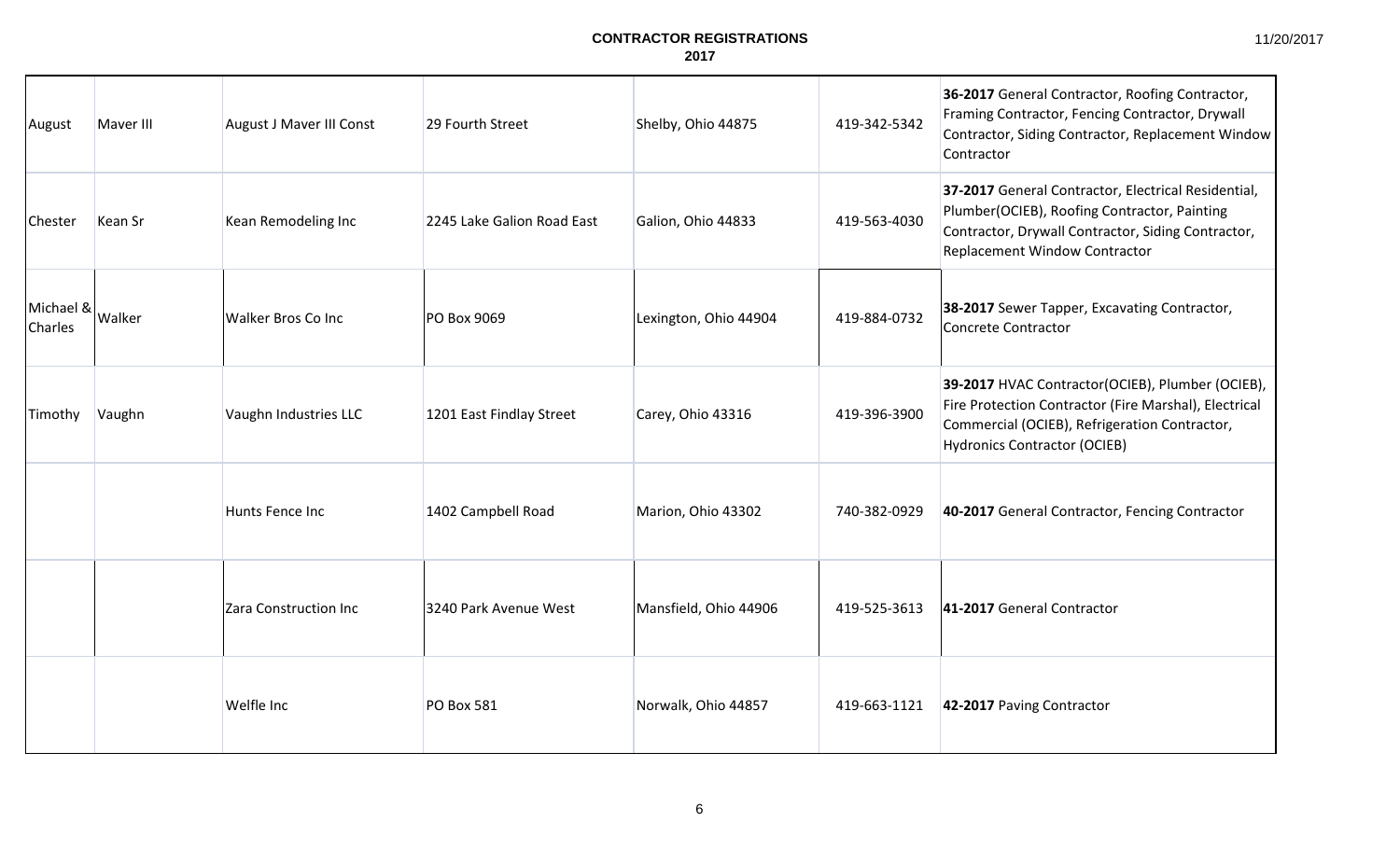| Daniel  | Miller    | JDM Structures Ltd                             | 5840 CR 201                                 | Millersburg, Ohio 44654 | 330-893-3674 | 43-2017 General Contractor                                                                                     |
|---------|-----------|------------------------------------------------|---------------------------------------------|-------------------------|--------------|----------------------------------------------------------------------------------------------------------------|
| J.N.    | Jimenez   | American Steel Carports Inc                    | 457 North Broadway Street                   | Joshua, Texas 76058     | 866-730-9865 | 44-2017 General Contractor                                                                                     |
|         |           | Prints & Paints<br><b>DBA My Floors</b>        | 888 Bucyrus Road                            | Galion, Ohio 44833      | 419-462-5663 | 45-2017 Flooring                                                                                               |
| Trent   | Dawson    | <b>TWD Plumbing</b><br>dba Mr. Rooter Plumbing | 945 North Trimble Road<br><b>PO Box 494</b> | Mansfield, Ohio 44901   | 419-589-9600 | 46-2017 Sewer Tapper, Plumber (OCIEB), Excavating<br>Contractor                                                |
| David   | Grabowsky | Standard Plumbing & Heating<br>Company         | 435 Walnut Avenue SE                        | Canton, Ohio 44702      | 330-453-9191 | 47-2017 HVAC Contractor (OCIEB), Plumber (OCIEB),<br>Hydronics Contractor (OCIEB), Refrigeration<br>Contractor |
|         |           | Ontario Mechanical LLC                         | 2880 Park Avenue West                       | Mansfield, Ohio 44906   | 419-529-2578 | 48-2017 General Contractor, HVAC Contractor<br>(OCIEB), Plumber (OCIEB), Steel Erectors                        |
| Michael | Reed      | Reeds Lawn Care                                | 1700 Myers Road                             | Shelby, Ohio 44875      | 419-631-1885 | 49-2017 General Contractor, Landscape Including<br>Arborist and Tree Trimmer, Tree/Stump Removal               |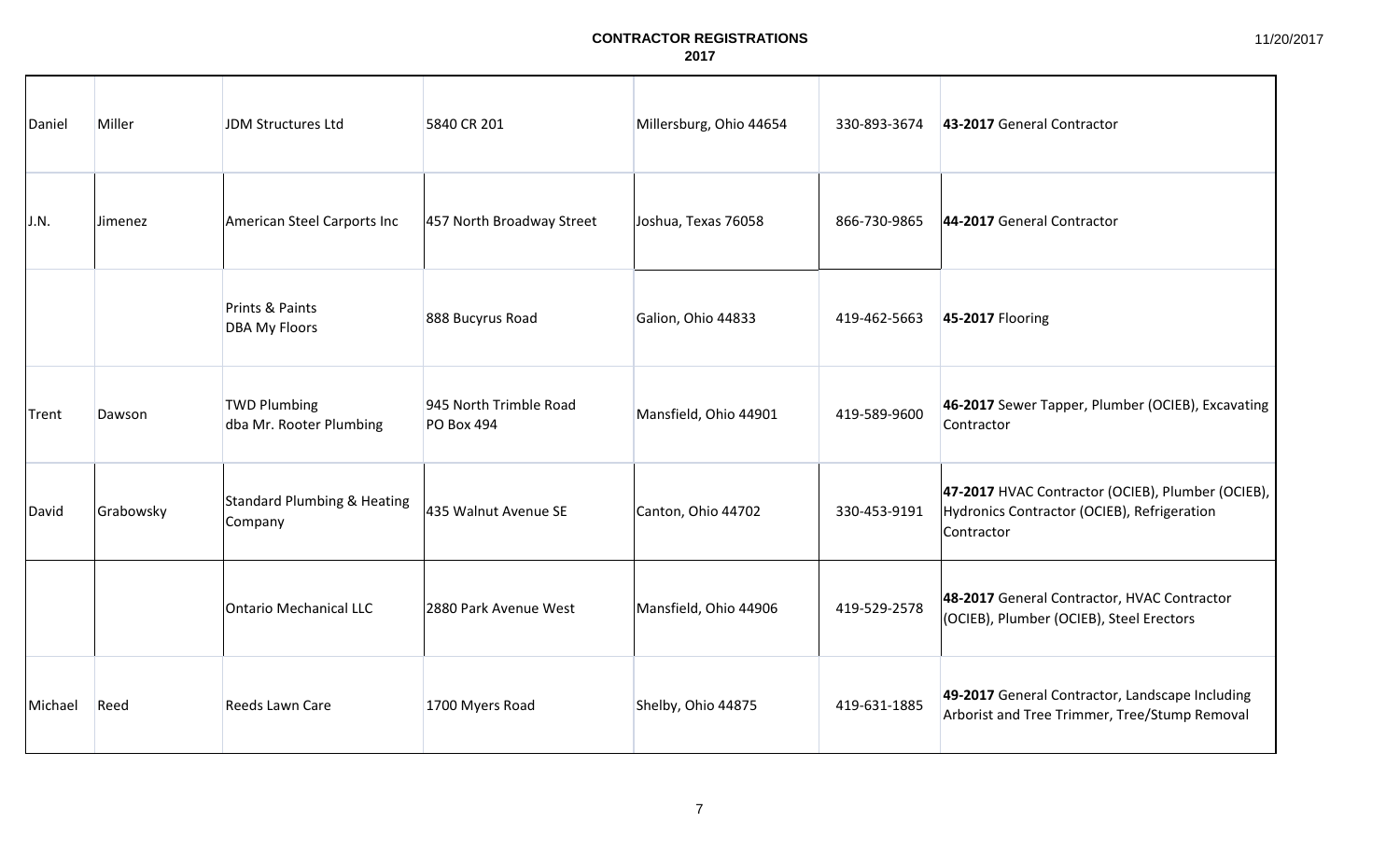|              |             | Shakley Mechanical                 | 1081 Co Rd 601            | Ashland, Ohio 44805     | 419-281-6909 | 50-2017 HVAC Contractor (OCIEB), Plumber (OCIEB),<br>Hydronics Contractor (OCIEB)        |
|--------------|-------------|------------------------------------|---------------------------|-------------------------|--------------|------------------------------------------------------------------------------------------|
|              |             | <b>Brennstuhl Construction Inc</b> | 7547 Hill Road            | Butler, Ohio 44822      | 740-485-0091 | <b>51-2017</b> Excavating Contractor, Paving Contractor,<br>Concrete Contractor          |
| <b>Chet</b>  | Yetzer      |                                    | 44 Terrace Park           | Shelby, Ohio 44875      | 419-347-2728 | 52-2017 Electrical Residential                                                           |
|              |             | <b>Raeko Construction LLC</b>      | 295 Baseline Road         | Greenwich, Ohio 44837   | 419-753-6120 | 53-2017 General Contractor, Electrical Residential,<br>Plumber (OCIEB)                   |
| Keith        | Rowland     | Lake Erie Electric Inc             | 539 North Home Road       | Mansfield, Ohio 44906   | 419-529-4611 | 54-2017 Electrical Commercial (OCIEB), Electrical<br>Contractor (Commercial)             |
|              |             | Kline Home Exteriors               | 3809 Twp Rd 154           | Millersburg, Ohio 44654 | 330-601-2749 | 55-2017 General Contractor, Roofing Contractor, Framing<br>Contractor, Siding Contractor |
| <b>David</b> | <b>Dies</b> | Dies Electric Inc                  | 643 East Tallmadge Avenue | Akron, Ohio 44310       | 330-253-9959 | 56-2017 Electrical Commercial (OCIEB)                                                    |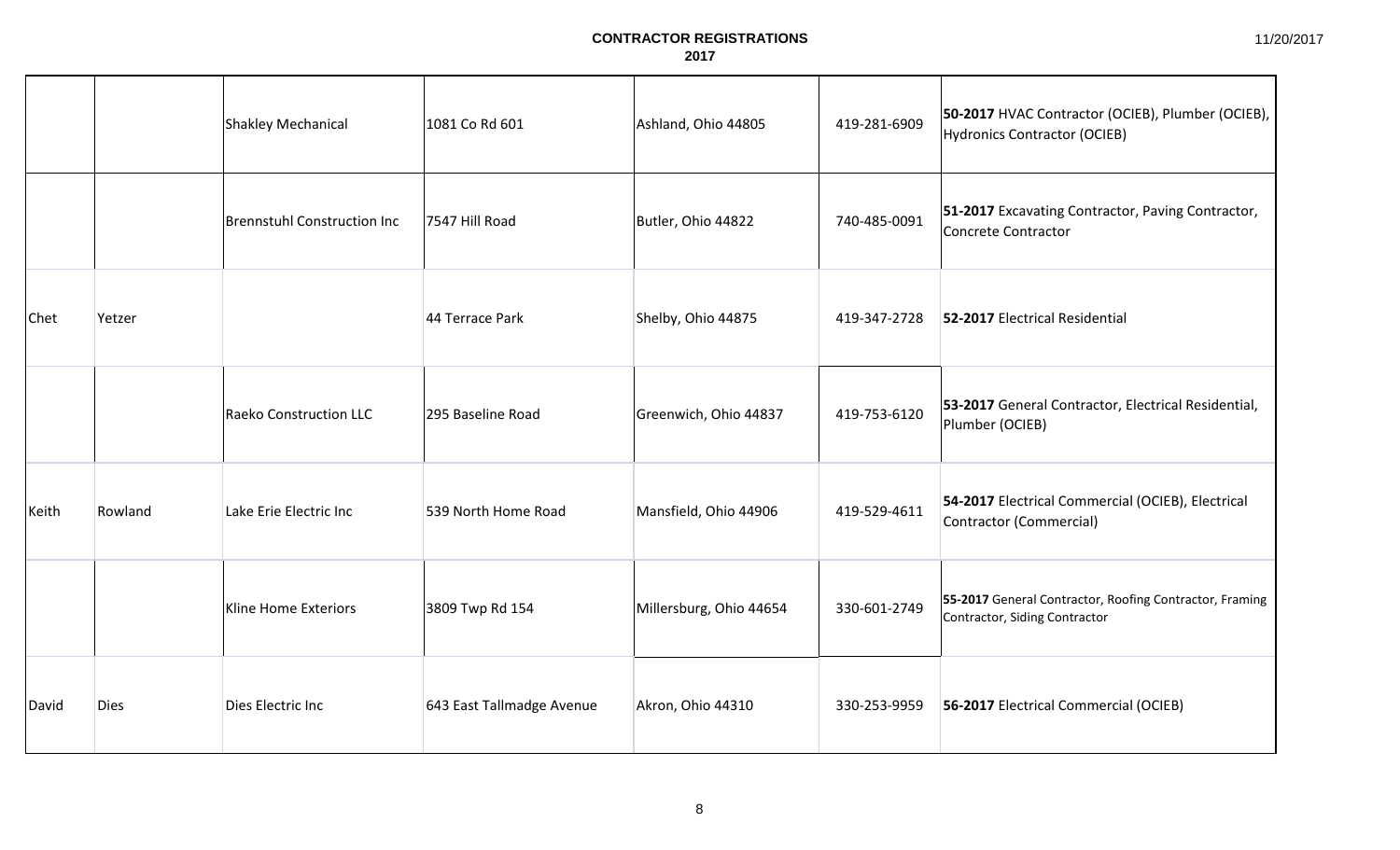|         |            | <b>IBP of Mansfield LLC</b>                       | 495 South High Street Suite 50 | Columbus, Ohio 43215  | 614-221-3399 | 57-2017 Insulation Contractor                                                                                                                                   |
|---------|------------|---------------------------------------------------|--------------------------------|-----------------------|--------------|-----------------------------------------------------------------------------------------------------------------------------------------------------------------|
| Meg     | Rietschlin | Rietschlin Construction Inc                       | 4240 Baker Road                | Crestline, Ohio 44827 | 419-347-4341 | 58-2017 General Contractor, Sewer Tapper,<br>Foundation Contractor, Fire Protection Contractor<br>(Fire Marshal), Excavating Contractor, Concrete<br>Contractor |
| William | Fox        | Fox Plumbing & Heating Inc                        | 126 North Washington Street    | Galion, Ohio 44833    | 419-468-2373 | 59-2017 HVAC Contractor (OCIEB), Plumber (OCIEB),<br><b>Hydronics Contractor (OCIEB)</b>                                                                        |
|         |            | Central Ohio Plumbing Heating<br>& Cooling LLC    | 3240 Park Avenue West          | Mansfield, Ohio 44906 | 419-571-2934 | 60-2017 HVAC Contractor (OCIEB), Plumber (OCIEB)                                                                                                                |
| Allen   | Striker    | R.A.S. Heating, Cooling &<br>Electric Service LLC | 31 West Gaylord Avenue         | Shelby, Ohio 44875    | 419-347-5448 | 61-2017 Electrical Residential                                                                                                                                  |
|         |            | J & B Acoustical Inc                              | 2750 Lexington Avenue          | Mansfield, Ohio 44904 | 419-884-1155 | 62-2017 Drywall Contractor                                                                                                                                      |
| Pam     | Blanton    | Action Drain & Septic                             | PO Box 904                     | Mansfield, Ohio 44901 | 419-774-0323 | 63-2017 Demolition Contractor, Sewer Tapper,<br>Excavating Contractor, Concrete Contractor                                                                      |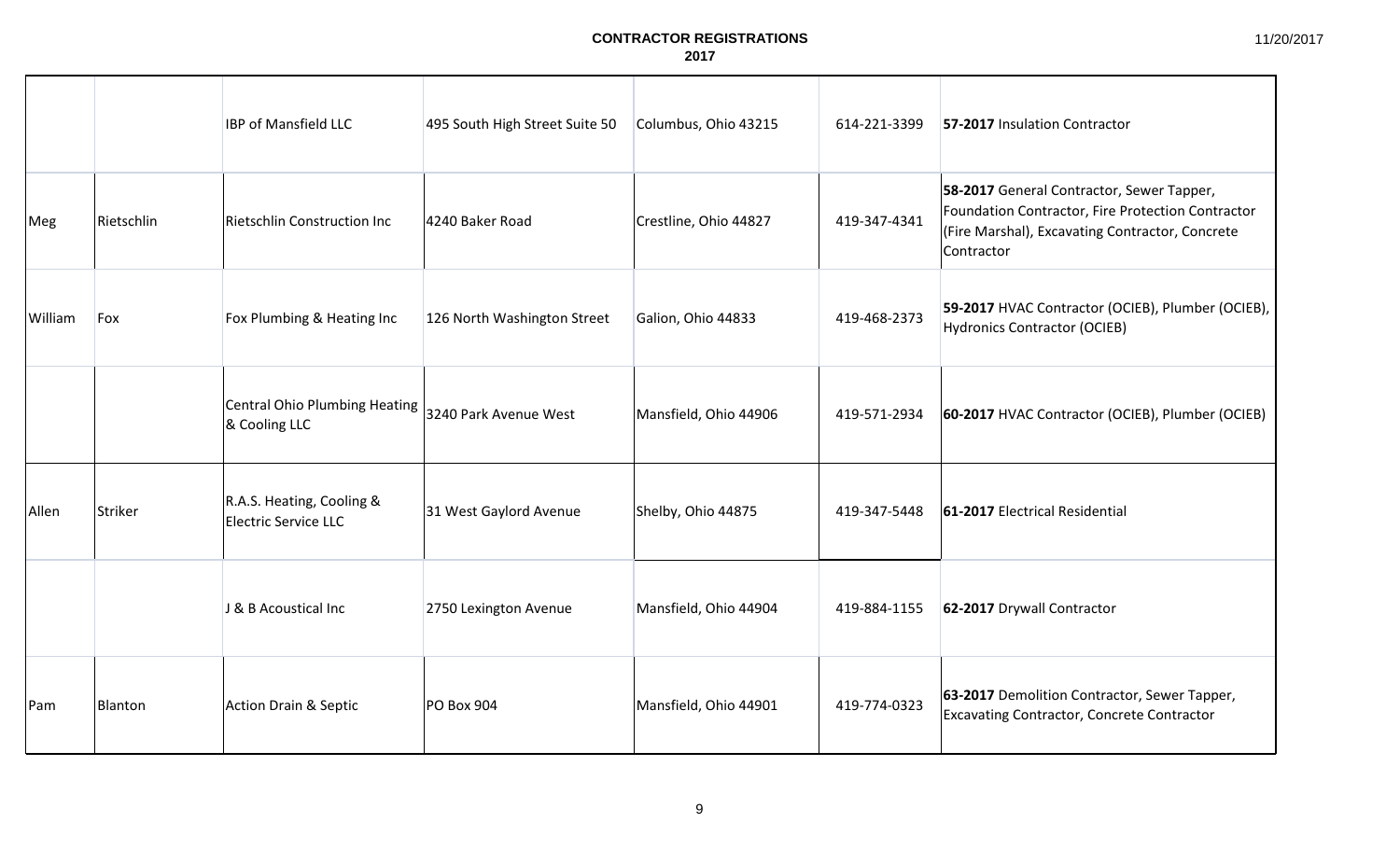| <b>Steve</b> | Brown     | B & B Drain Service                 | PO Box 391               | Mansfield, Ohio 44901 | 419-524-1992 | 64-2017 Demolition Contractor, Sewer Tapper,<br><b>Excavating Contractor, Concrete Contractor</b>                                                                                                                                                                                                                                                                                                                                                                                                                                                   |
|--------------|-----------|-------------------------------------|--------------------------|-----------------------|--------------|-----------------------------------------------------------------------------------------------------------------------------------------------------------------------------------------------------------------------------------------------------------------------------------------------------------------------------------------------------------------------------------------------------------------------------------------------------------------------------------------------------------------------------------------------------|
|              |           | Oakstone Landscape LLC              | PO Box 348               | Crestline, Ohio 44827 | 419-462-5897 | 65-2017 General Contractor, Landscape Including<br>Arborist and Tree Trimmer, Sign Erector, Excavating,<br>Contractor, Fencing Contractor, Concrete<br>Contractor. Tree/Stump Removal                                                                                                                                                                                                                                                                                                                                                               |
| Michael      | Tridico   | <b>Tridico Sign Company</b>         | 162 North Diamond Street | Mansfield, Ohio 44902 | 419-526-1695 | 66-2017 Sign Erector                                                                                                                                                                                                                                                                                                                                                                                                                                                                                                                                |
| Jeremy       | Shambaugh | Shambaugh Cleaning &<br>Restoration | 3401 Park Avenue West    | Mansfield, Ohio 44906 | 419-529-6422 | 67-2017 General Contractor, Plaster Contractor,<br>Finish Contractor, Flooring, Roofing Contractor,<br>Framing Contractor, Drywall Contractor, Siding<br>Contractor, Replacement Window Contractor                                                                                                                                                                                                                                                                                                                                                  |
| <b>Dean</b>  | Shaffer   | Shaffer & Sons Electric             | 6270 Baker 47            | Shelby, Ohio 44875    | 419-545-0256 | 68-2017 Electrical Residential, Electrical Commercial<br>(OCIEB), Electrical Contractor (Commercial)                                                                                                                                                                                                                                                                                                                                                                                                                                                |
|              |           | J & F Construction Inc              | 2141 St Rt 19            | Bucyrus, Ohio 44820   | 419-562-6662 | 69-2017 General Contractor, Demolition Contractor, Plaster<br>Contractor, Finish Contractor, Flooring, Foundation Contractor,<br>Roofing Contractor, Sign Erector, Framing Contractor, Drywall<br>Contractor, Steel Erectors, Insulation Contractor, Concrete<br>Contractor, Siding Contractor, Replacement Window Contractor                                                                                                                                                                                                                       |
| Wendell      | Amstutz   | Little A Construction               | 84 Baermar Drive         | Shelby, Ohio 44875    | 419-347-5562 | 70-2017 General Contractor, Demolition Contractor, Plaster Contractor,<br>Waterproofing Contractor, Sewer Tapper, Finish Contractor, Flooring, Foundation<br>Contractor, Roofing Contractor, Framing Contractor, Excavating Contractor, Fencing<br>Contractor, Paving Contractor, Painting Contractor, Cabinet Maker, Closet Shelving,<br>Mirror & Fireplace Contractor, Drywall Contractor, Pool Installer, Steel Erectors,<br>Insulation Contractor, Concrete Contractor, Siding Contractor, Tree/Stump Removal,<br>Replacement Window Contractor |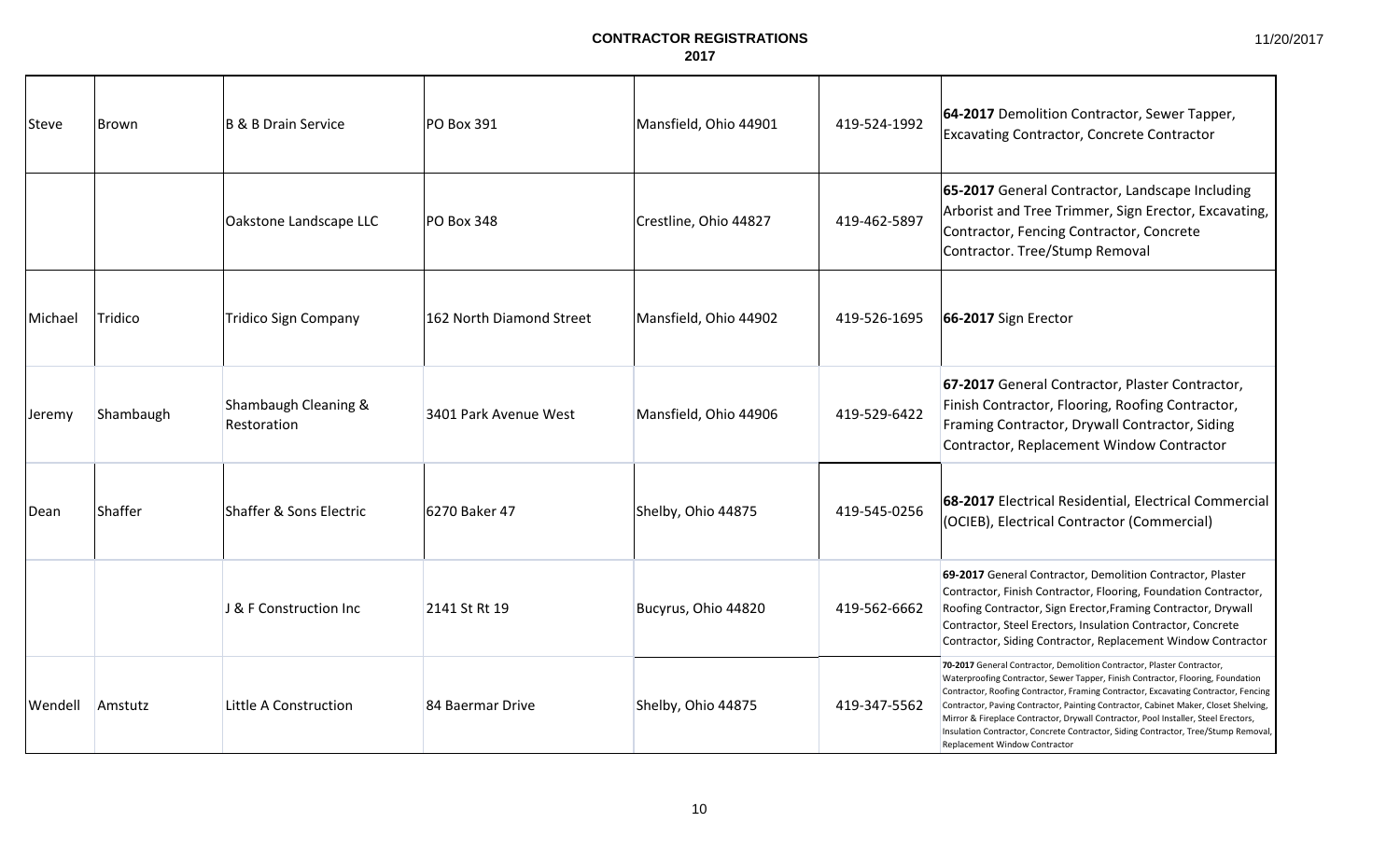| Ben      | Weiss    | Sherriff Goslin Roofing Co     | 1445 West Longview Avenue              | Mansfield, Ohio 44906 | 419-529-8249 | 71-2017 Roofing Contractor                                                                           |
|----------|----------|--------------------------------|----------------------------------------|-----------------------|--------------|------------------------------------------------------------------------------------------------------|
| John     | Weaver   | <b>Sutters Home Decorating</b> | 72 West Main Street                    | Shelby, Ohio 44875    | 419-342-6941 | 72-2017 Flooring                                                                                     |
| Elmer    | Prater   | Top Notch Windows Inc          | 509 Iberia Road                        | Galion, Ohio 44833    | 419-462-7775 | 73-2017 Fencing Contractor, Replacement Window<br>Contractor                                         |
| Edward   | Eldridge | Eldridge & Company             | 4148 Park Avenue West                  | Mansfield, Ohio 44903 | 419-529-9922 | 74-2017 Fencing Contractor, Painting Contractor,<br>Siding Contractor, Replacement Window Contractor |
| Clifford | Alt      | Alt Excavating                 | 7126 Scott Road                        | Tiro, Ohio 44887      | 419-543-2969 | 75-2017 Demolition Contractor, Sewer Tapper                                                          |
| Howard   | Norris   | Norris Electric                | 1490 Bellville Johnsville Road         | Bellville, Ohio 44813 | 419-529-3481 | 76-2017 Electrical Residential, Electrical Commercial<br>(OCIEB), Electrical Contractor (Commercial) |
| John     | Carter   | Carter Electric Inc            | 844 Edward Street<br><b>PO Box 711</b> | Galion, Ohio 44833    | 419-468-9019 | 77-2017 Electrical Commercial (OCIEB)                                                                |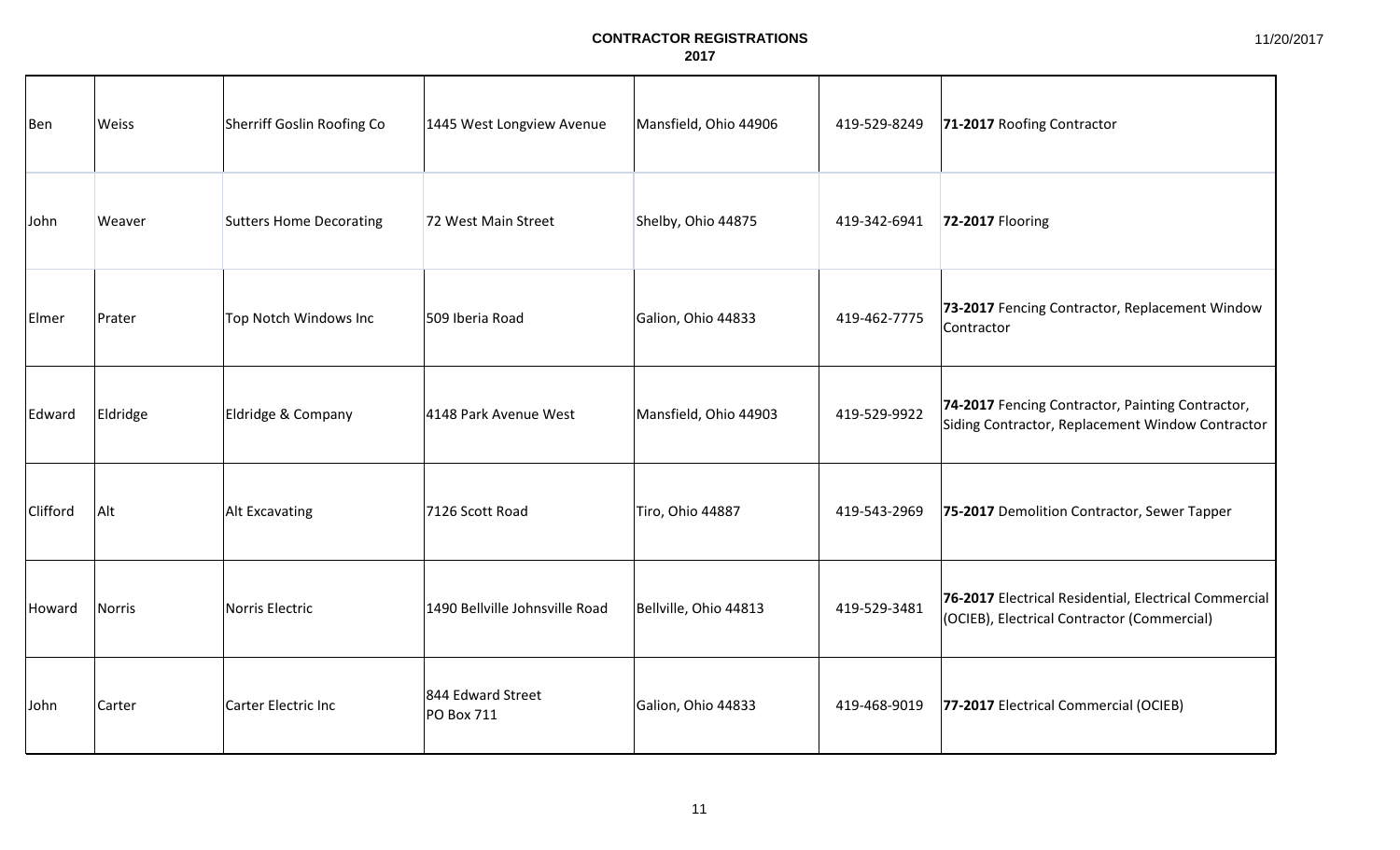|              |          | Kahls Electric Inc                     | 2740 Lexington Avenue  | Mansfield, Ohio 44904 | 419-884-2277 | 78-2017 Electrical Contractor (Commercial)                                                                                                                                                    |
|--------------|----------|----------------------------------------|------------------------|-----------------------|--------------|-----------------------------------------------------------------------------------------------------------------------------------------------------------------------------------------------|
|              |          | McKenzie Concrete Co Inc               | <b>PO Box 774</b>      | Shelby, Ohio 44875    | 419-347-6059 | 79-2017 Concrete Contractor                                                                                                                                                                   |
| <b>Brian</b> | Fenner   | Fenner Plbg, Htg & Air<br>Conditioning | 97 Samantha Drive      | Shelby, Ohio 44875    | 419-687-6935 | 80-2017 HVAC Contractor(OCIEB), Electrical<br>Residential, Sewer Tapper, Plumber(OCIEB),<br>Refrigeration Contractor, Electrical<br>Contractor(Commercial), Hydronics<br>Contractor(OCIEB)    |
| Mark         | Albert   | Horizon Mechanical &<br>Electrical Inc | 323 North Trimble Road | Mansfield, Ohio 44906 | 419-529-2738 | 81-2017 HVAC Contractor(OCIEB), Electrical<br>Residential, Plumber (OCIEB), Electrical Commercial<br>(OCIEB), Hydronics Contractor (OCIEB)                                                    |
| Mark         | Adams    | Adams Quality Heating &<br>Cooling     | 4590 St Rt 61          | Plymouth, Ohio 44865  | 419-687-8860 | 82-2017 HVAC Contractor (OCIEB), Plumber (OCIEB)                                                                                                                                              |
| Stephen      | Comunale | S.A. Comunale Co Inc                   | 2900 Newpark Drive     | Barberton, Ohio 44203 | 330-706-3040 | 83-2017 Fire Protection Contractor (Fire Marshal)                                                                                                                                             |
| Virgil       | Stephens | Shelby Home Improvement                | 123 West Main Street   | Shelby, Ohio 44875    | 419-342-6572 | 84-2017 General Contractor, Roofing Contractor,<br>Framing Contractor, Painting Contractor, Drywall<br>Contractor, Insulation Contractor, Siding Contractor,<br>Replacement Window Contractor |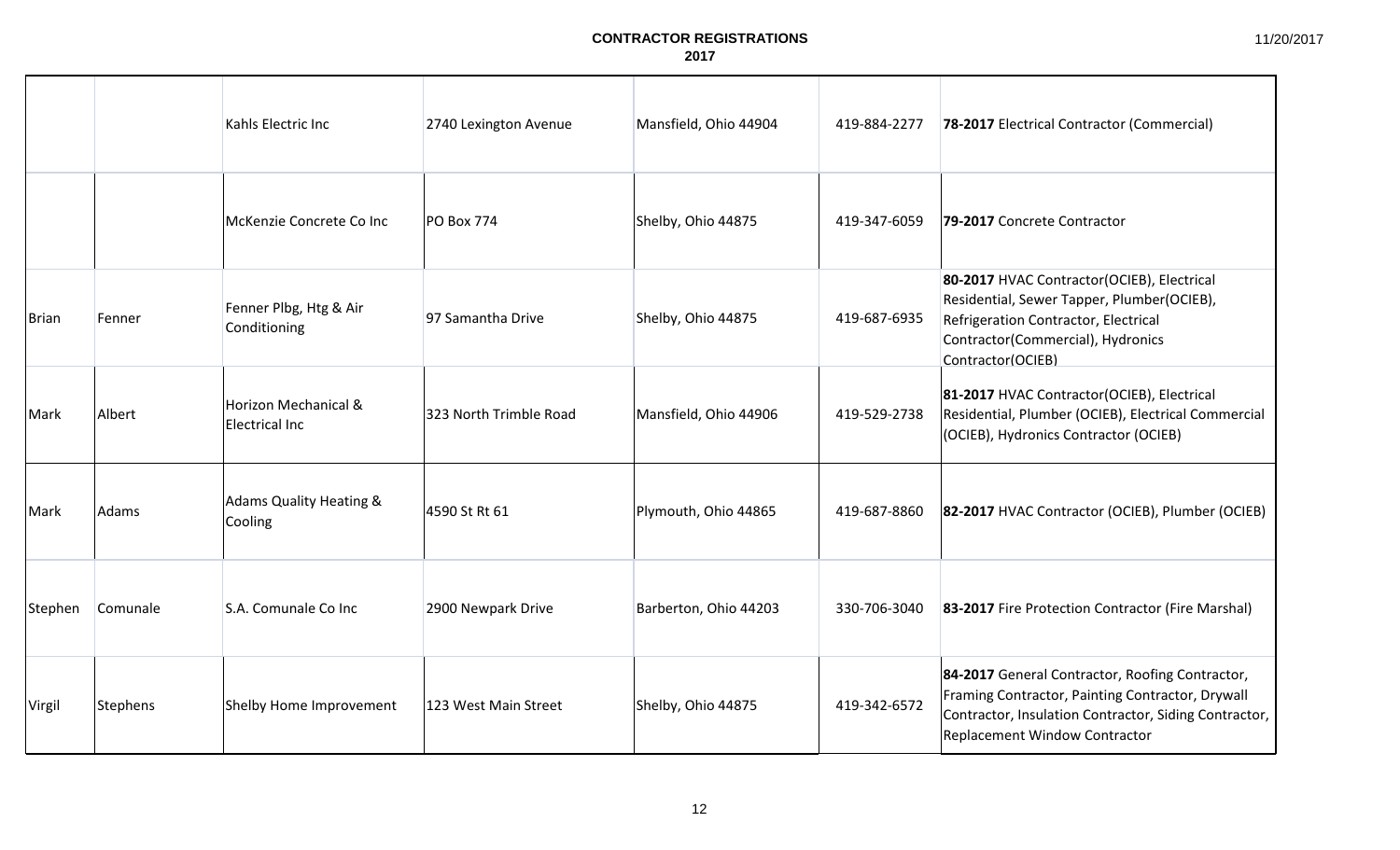| Steve              | Miller  | Dream Maker Bath & Kitchen        | 4981 Highview Drive | Fredericksburg, Ohio 44627 | 419-774-1484 | 85-2017 General Contractor                                                                            |
|--------------------|---------|-----------------------------------|---------------------|----------------------------|--------------|-------------------------------------------------------------------------------------------------------|
| Robert             | Kessler | Kessler Sign Company              | 2669 National Road  | Zanesville, Ohio 43701     | 740-453-0668 | 86-2017 Sign Erector                                                                                  |
| Sam &<br>Tim       | Coleman | Coleman Asphalt Co Inc            | 111 Mickey Road     | Shelby, Ohio 44875         | 419-347-8563 | 87-2017 Paving Contractor                                                                             |
| Mark               | Bosko   | Alpine Electric Inc               | 57 East 6th Street  | Mansfield, Ohio 44902      | 419-522-6616 | 88-2017 Electrical Residential, Electrical Commericial<br>(OCIEB), Electrical Contractor (Commercial) |
| Larry              | Cramer  | Quality Plumbing Heating &<br>A/C | 3655 State Route 39 | Shelby, Ohio 44875         | 419-342-6216 | 89-2017 HVAC Contractor (OCIEB), Plumber (OCIEB)                                                      |
| William &<br>David | Shrock  | Shrock Home Improvements          | 4626 Bowman St Rd   | Shelby, Ohio 44875         | 419-632-0238 | 90-2017 Siding Contractor, Replacement Window<br>Contractor                                           |
| Kevin              | Kaeser  | Dirt Dawg Excavating LLC          | PO Box 1153         | Ashland, Ohio 44805        | 419-289-0778 | 91-2017 General Contractor, Demolition Contractor,<br>Sewer Tapper, Concrete Contractor               |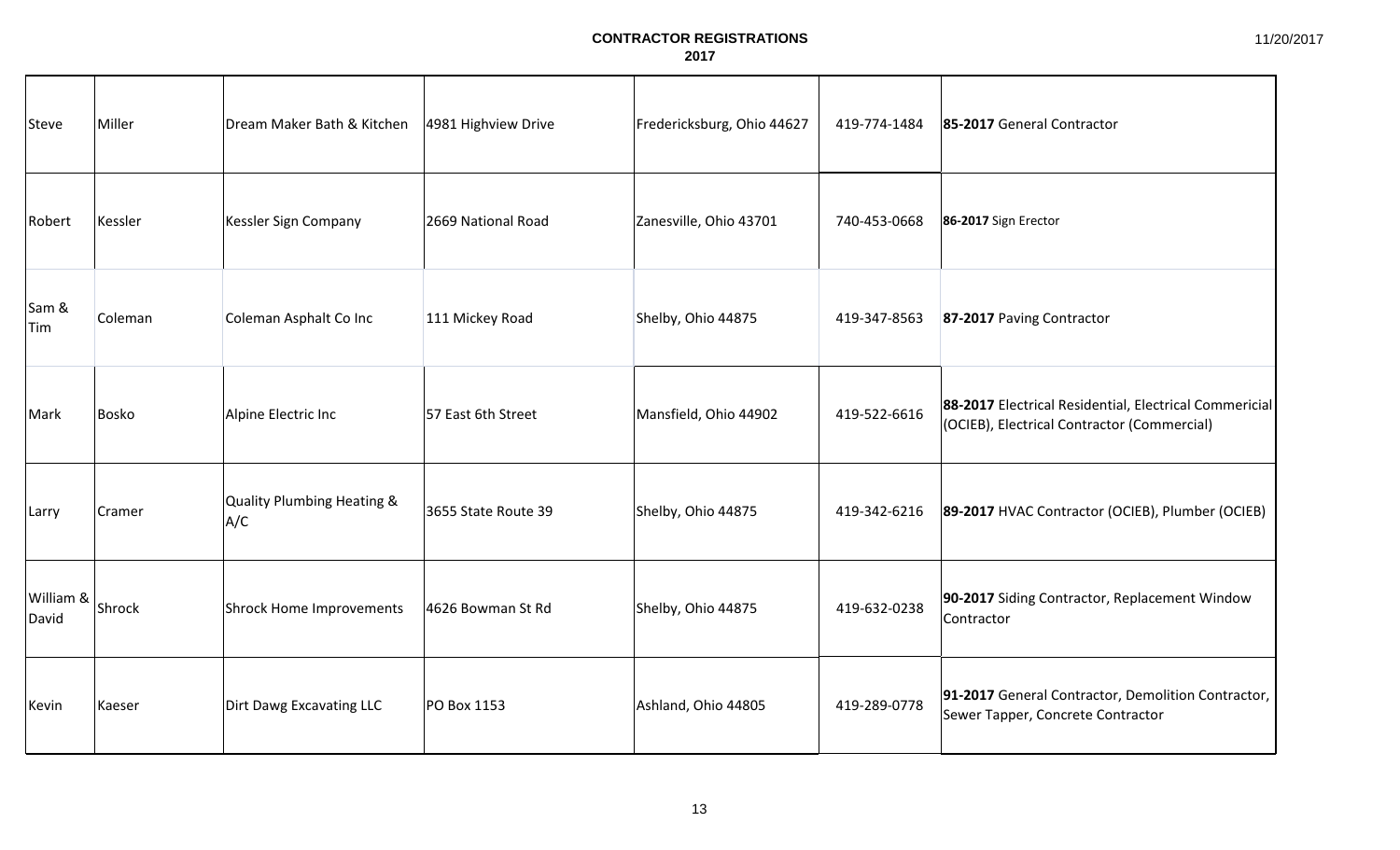| Robert  | <b>Crabbs</b> | Bob & Bob Door Co                                     | 903 West Longview Avenue | Mansfield, Ohio 44906     | 419-747-2255 | 92-2017 Framing Contractor                                                               |
|---------|---------------|-------------------------------------------------------|--------------------------|---------------------------|--------------|------------------------------------------------------------------------------------------|
| Paul    | Zimmerman     | In Line Builders Ltd                                  | 2645 Shelby Ganges Road  | Shelby, Ohio 44875        | 419-631-5952 | 93-2017 Roofing Contractor                                                               |
| Atlee   | Shrock        | Shrock Builders                                       | 7760 TR 95               | Fredericktown, Ohio 43019 |              | 94-2017 General Contractor, Roofing Contractor,<br>Framing Contractor, Siding Contractor |
| Jack    | Kousma        | Kousma Insulation LLC                                 | <b>PO Box 437</b>        | Willard, Ohio 44890       | 419-935-2511 | 95-2017 Insulation Contractor                                                            |
| Randal  | Stephens      | Stephens Construction Co                              | PO Box 187               | Willard, Ohio 44890       | 419-706-1226 | 96-2017 General Contractor, Excavating Contractor,<br>Concrete Contractor                |
| Stephen | Metzger       | Metzgers Precision Electric LLC 5165 West Smiley Road |                          | Shelby, Ohio 44875        | 419-565-2955 | 97-2017 Electrical Contractor (Commercial)                                               |
|         |               | Adena Corporation                                     | 1310 West Fourth Street  | Mansfield, Ohio 44906     | 419-529-4456 | 98-2017 General Contractor                                                               |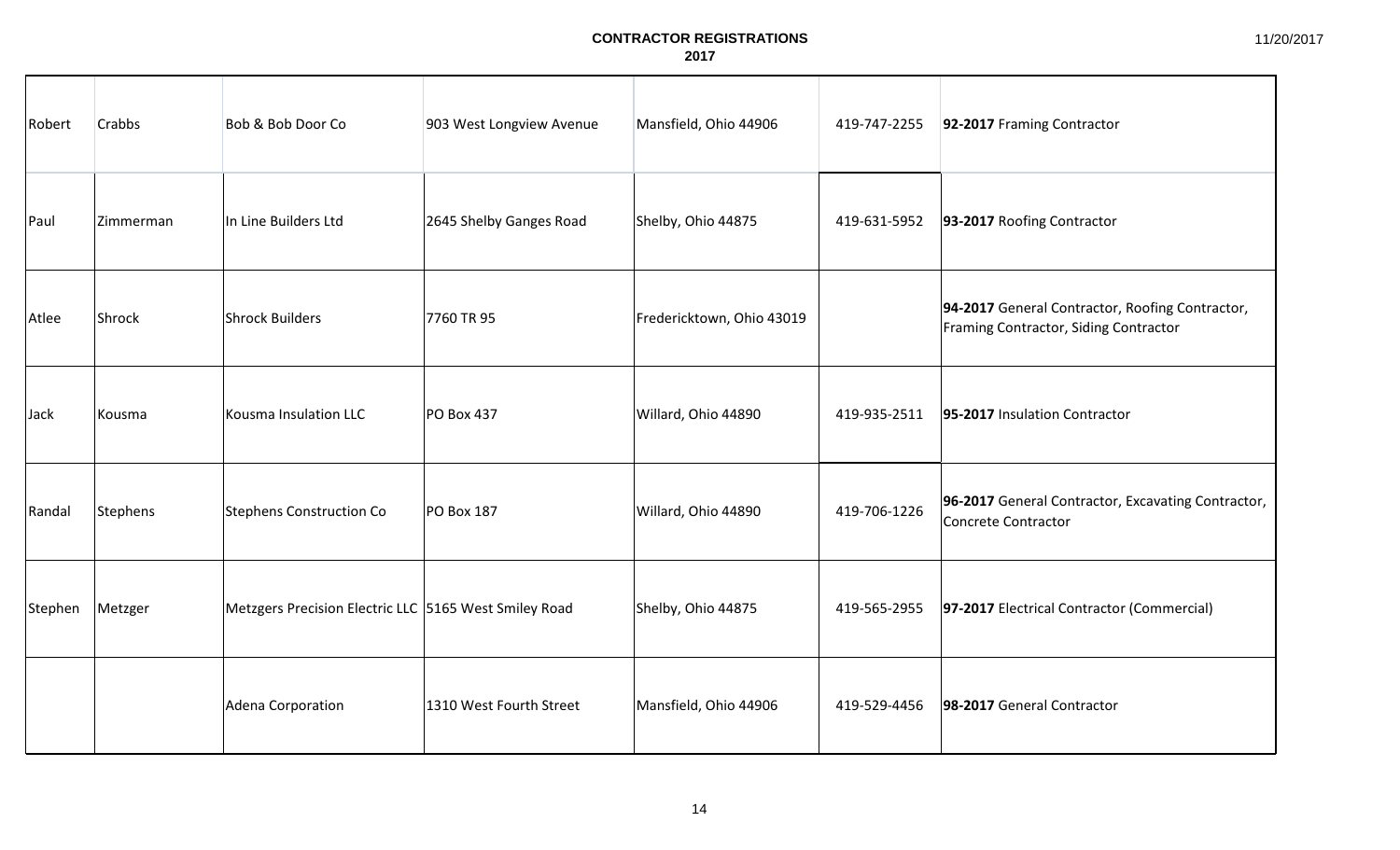| Jim        | Yetzer | Yetzer Electric & Plumbing         | 50 Grove Avenue           | Shelby, Ohio 44875    | 419-347-2118 | 99-2017 Electrical Residential, Plumber                                                                                                                                                                                                     |
|------------|--------|------------------------------------|---------------------------|-----------------------|--------------|---------------------------------------------------------------------------------------------------------------------------------------------------------------------------------------------------------------------------------------------|
| Randy      | Fidler | <b>Fidler Construction</b>         | 622 Baseline Road         | Shiloh, Ohio 44878    | 419-896-3019 | 100-2017 General Contractor, Roofing Contractor,<br><b>Excavating Contractor</b>                                                                                                                                                            |
| <b>Jan</b> | Kaple  | Kaple Home Repair                  | 3605 Stiving Road         | Shelby, Ohio 44875    | 419-347-5121 | 101-2017 General Contractor                                                                                                                                                                                                                 |
| Jeff       | Walker | <b>Bath Solutions by Walker</b>    | 6645 Windfall Road        | Galion, Ohio 44833    | 888-653-8827 | 102-2017 General Contractor                                                                                                                                                                                                                 |
| Edw        | Whited | <b>Edw Whited Construction Inc</b> | 234 Joelynn Drive         | Shelby, Ohio 44875    | 419-347-1944 | 103-2017 General Contractor, Demolition Contractor,<br>Electrical Residential, Finish Contractor, Roofing<br>Contractor, Framing Contractor, Fencing Contractor,<br>Drywall Contractor, Siding Contractor, Replacement<br>Window Contractor |
|            |        | All Glass Systems LLC              | 194 South Illinois Avenue | Mansfield, Ohio 44905 | 419-775-6552 | 104-2017 General Contractor, Replacement Window<br>Contractor                                                                                                                                                                               |
| Tim        | Young  | Tim Young Electric                 | 3201 Wareham Road         | Shelby, Ohio 44875    | 419-512-9844 | 105-2017 Electrical Residential                                                                                                                                                                                                             |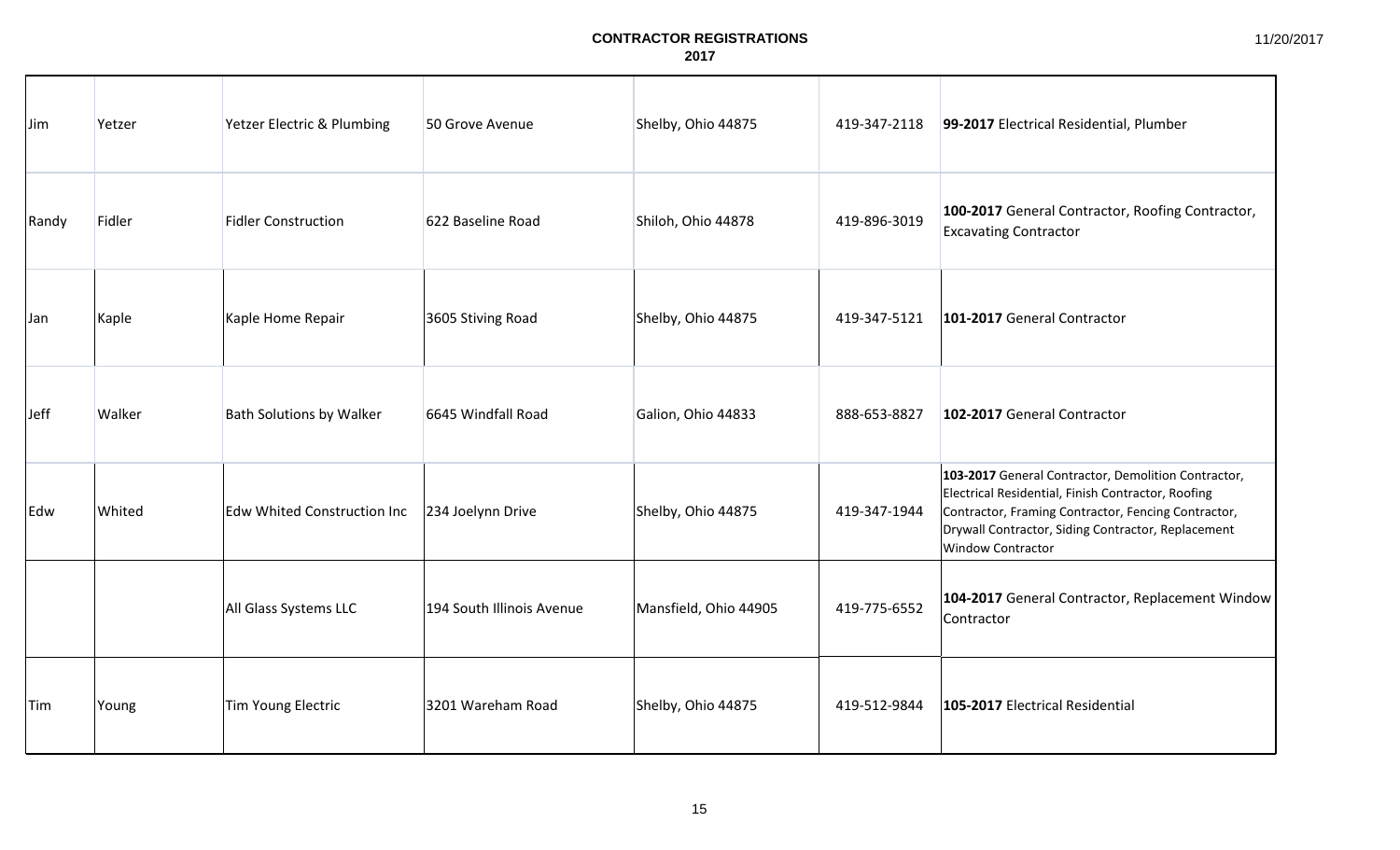11/20/2017

| Dennis              | Riggans | Air Solutions of Ohio Inc                                    | 175 Illinois Avenue South | Mansfield, Ohio 44905 | 419-589-3600 | 106-2017 HVAC Contractor (OCIEB), Plumber<br>(OCIEB), Refrigeration Contractor                                                                                                                                                                                                                                                              |
|---------------------|---------|--------------------------------------------------------------|---------------------------|-----------------------|--------------|---------------------------------------------------------------------------------------------------------------------------------------------------------------------------------------------------------------------------------------------------------------------------------------------------------------------------------------------|
| Charles             | Roub Jr | Charlies Home Improvement                                    | 24 West Main Street       | Shelby, Ohio 44875    | 419-545-3740 | 107-2017 General Contractor, Finish Contractor, Flooring,<br>Foundation Contractor, Roofing Contractor, Framing Contractor,<br>Fencing Contractor, Cabinet Maker, Closet Shelving, Mirror &<br>Fireplace Contractor, Drywall Contractor, Insulation Contractor,<br>Concrete Contractor, Siding Contractor, Replacement Window<br>Contractor |
| Dave                | Reiter  | Reiter Homes                                                 | 2341 Millsboro Road       | Mansfield, Ohio 44906 | 419-564-4545 | 108-2017 General Contractor, Finish Contractor,<br>Flooring, Framing Contractor                                                                                                                                                                                                                                                             |
| Ron                 | Knight  | Knights Lawn Care                                            | 45 Auburn Avenue          | Shelby, Ohio 44875    | 419-545-5063 | 109-2017 Landscape Including Arborist and Tree<br>Trimmer                                                                                                                                                                                                                                                                                   |
| Frederick   Wiegand |         | G.P. Wiegand Construction Inc 362 Lenox Avenue               |                           | Mansfield, Ohio 44906 | 419-529-3106 | 110-2017 General Contractor                                                                                                                                                                                                                                                                                                                 |
| John                | Schenk  | National Light & Power Inc                                   | 806 West Strub Road       | Sandusky, Ohio 44870  | 419-835-0030 | 111-2017 Electrical Contractor (Commercial)                                                                                                                                                                                                                                                                                                 |
|                     |         | Metzger-Gleisinger Mechanical<br><b>Inc</b><br>dba MG Energy | 100 West Sixth Street     | Mansfield, Ohio 44902 | 419-522-2700 | 112-2017 HVAC Contractor (OCIEB), Plumber<br>(OCIEB), Hydronics Contractor (OCIEB)                                                                                                                                                                                                                                                          |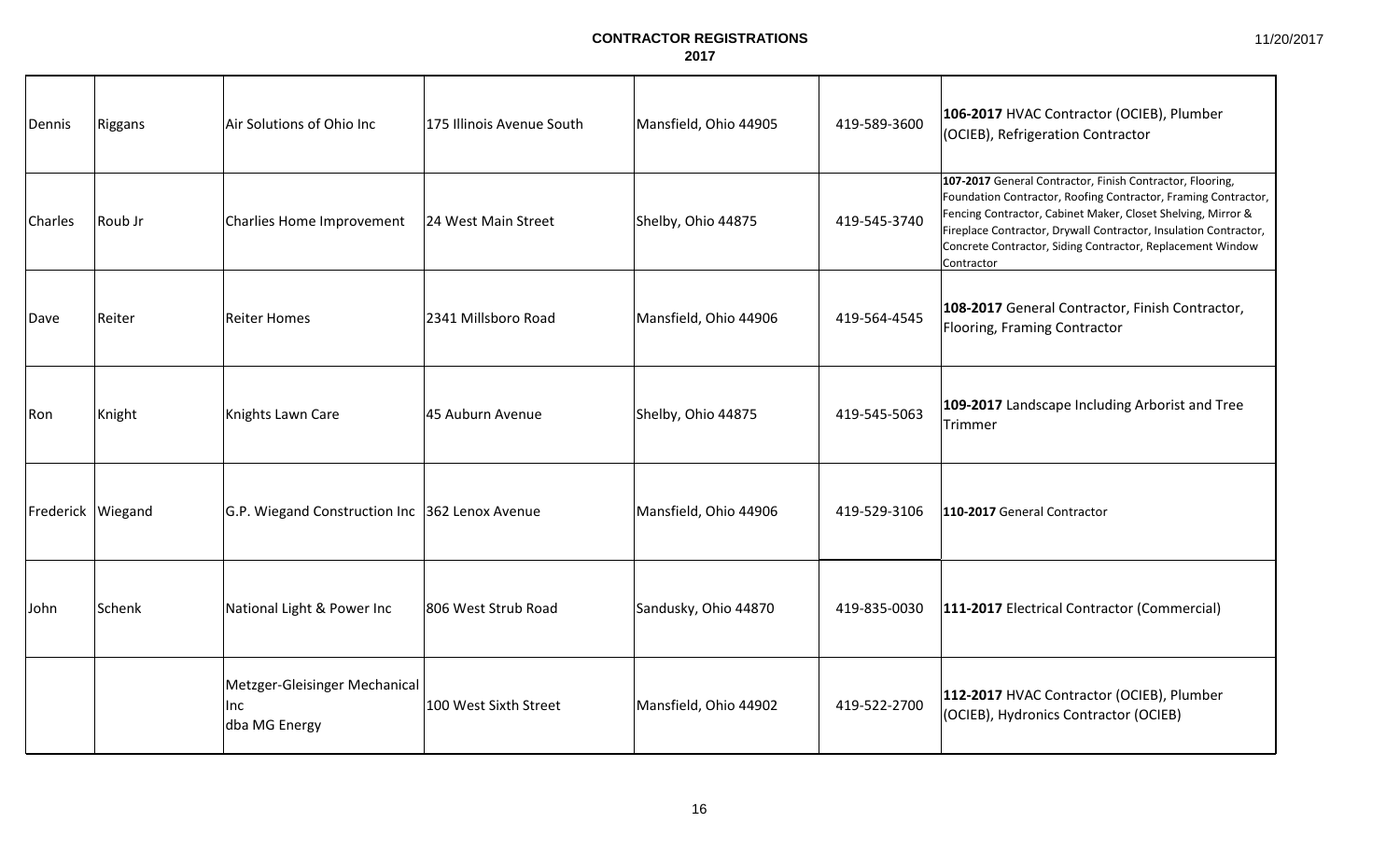11/20/2017

| Matt           | <b>Schag</b> | Allen Cabinetry & The<br>Countertop Shop         | 132 Distl Avenue      | Mansfield, Ohio 44902   | 419-526-6505 | 113-2017 Finish Contractor, Cabinet Maker                                                                                                                                                                                                                                                                                                   |
|----------------|--------------|--------------------------------------------------|-----------------------|-------------------------|--------------|---------------------------------------------------------------------------------------------------------------------------------------------------------------------------------------------------------------------------------------------------------------------------------------------------------------------------------------------|
| Shannon        | Stamper      | Stamper Concrete Service Inc                     | 1227 Harding Way East | Galion, Ohio 44833      | 419-462-7500 | 114-2017 General Contractor, Foundation<br>Contractor, Excavating Contractor, Concrete<br>Contractor                                                                                                                                                                                                                                        |
| Rick           | Reece        | R.G. Smith of Mansfield Inc                      | 166 West Sixth Street | Mansfield, Ohio 44902   | 419-524-4778 | 115-2017 General Contractor, Demolition Contractor, HVAC<br>Contractor(OCIEB), Plumber(OCIEB), Foundation Contractor,<br>Roofing Contractor, Framing Contractor, Excavating Contractor,<br>Fencing Contractor, Painting Contractor, Drywall Contractor,<br>Steel Erectors, Insulation Contractor, Concrete Contractor, Siding<br>Contractor |
| Mike &<br>Gary | Hockenberry  | dba CL Eshelman Trucking &<br>Excavating         | 5124 Kuhn Road        | Shelby, Ohio 44875      | 419-512-5797 | 116-2017 Excavating Contractor                                                                                                                                                                                                                                                                                                              |
|                |              | <b>Purdy Construction Company</b>                | PO Box 668            | Mansfield, Ohio 44901   | 419-524-2491 | 117-2017 General Contractor                                                                                                                                                                                                                                                                                                                 |
| Dave           | Hedrick      | B-Dry System of NCO Inc                          | 3053 Touby Road       | Mansfield, Ohio 44903   | 419-756-5368 | 118-2017 Waterproofing Contractor                                                                                                                                                                                                                                                                                                           |
| Joseph         | Shrock       | <b>Shrock Premier Custom</b><br>Construction LLC | 234 West Main Street  | Loudonville, Ohio 44842 | 419-994-0004 | 119-2017 General Contractor, Demolition<br>Contractor, Finish Contractor, Foundation<br>Contractor, Roofing Contractor, Framing Contractor,<br>Excavating Contractor, Cabinet Maker, Siding<br>Contractor, Replacement Window Contractor                                                                                                    |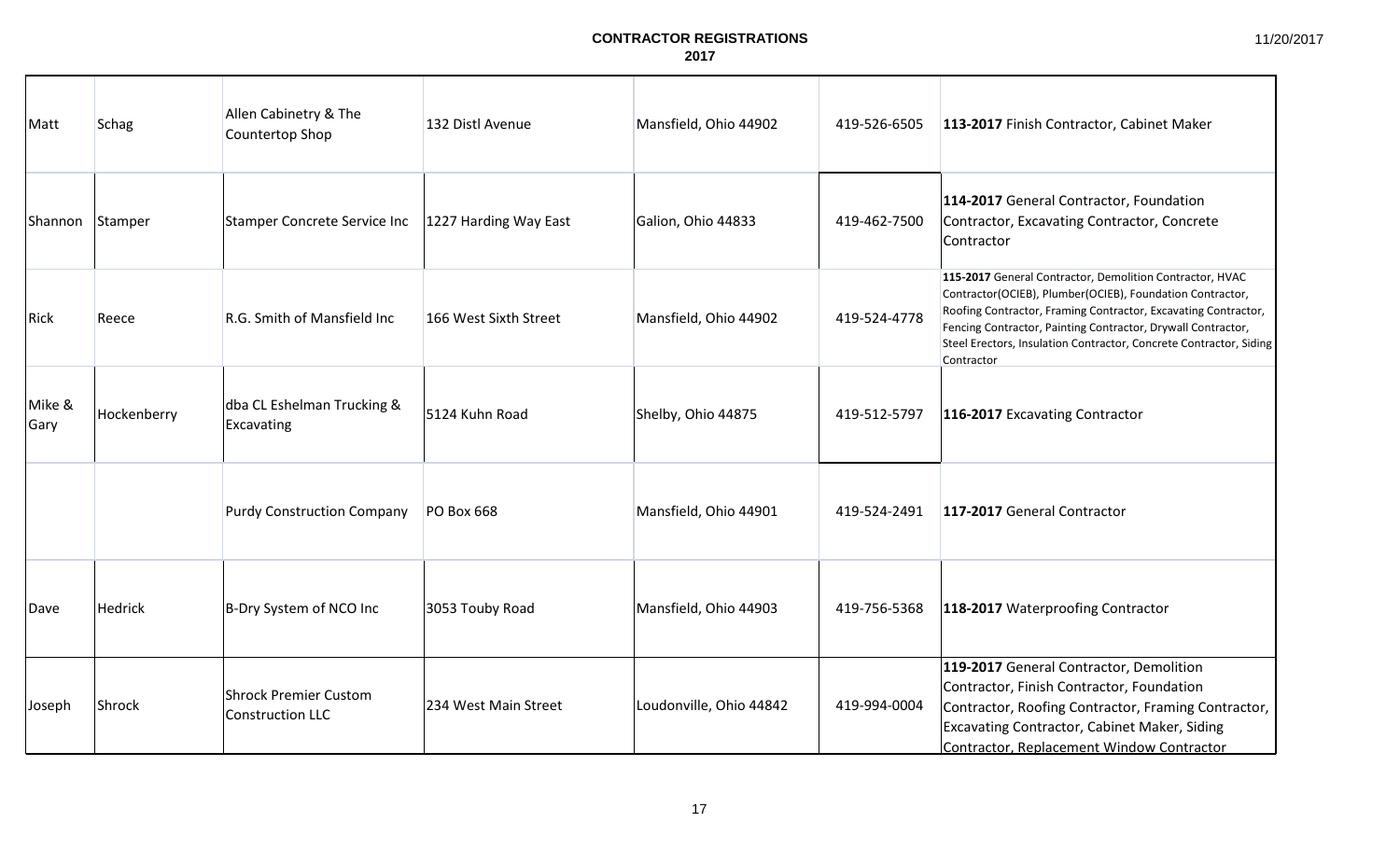| J Scot | Sifferlin | JS Concrete Construction                   | 3888 Henry Road         | Plymouth, Ohio 44865      | 419-544-1687 | 120-2017 General Contractor, Demolition<br>Contractor, Waterproofing Contractor, Sewer<br>Tapper, Foundation Contractor, Excavating<br>Contractor, Concrete Contractor |
|--------|-----------|--------------------------------------------|-------------------------|---------------------------|--------------|------------------------------------------------------------------------------------------------------------------------------------------------------------------------|
| Derek  | Dilger    | Smith Paving & Excavating Inc   PO Box 511 |                         | Norwalk, Ohio 44857       | 419-668-4165 | 121-2017 Concrete Contractor                                                                                                                                           |
| Craig  | Eshelman  | C. Eshelman Concrete                       | 3987 George Hawk Road   | Shelby, Ohio 44875        | 419-571-9519 | 122-2017 Demolition Contractor, Waterproofing<br>Contractor, Foundation Contractor, Excavating<br>Contractor, Concrete Contractor                                      |
| Tom    | Kalantzis | Aspis Electric Inc                         | 7991 Cleveland Ave NW   | North Canton, Ohio 44720  | 330-495-2443 | 123-2017 Electrical Contractor (Commercial)                                                                                                                            |
| Tim    | McShane   | Freedom Companies                          | 3595 Peninsula Drive    | Akron, Ohio 44319         | 330-608-7727 | 124-2017 General Contractor                                                                                                                                            |
|        |           | Kelstin Inc                                | 183 South Gamble Street | Shelby, Ohio 44875        | 419-342-5520 | 125-2017 General Contractor, Demolition<br>Contractor, Sewer Tapper, Foundation Contractor,<br>Excavating Contractor, Steel Erectors, Concrete<br>Contractor           |
| Owen   | Detweiler | Owen Detweiler Construction                | 7890 Blair Road         | Fredericktown, Ohio 43019 | 419-571-3636 | 126-2017 General Contractor, Roofing Contractor,<br>Framing Contractor, Concrete Contractor, Siding<br>Contractor, Replacement Window Contractor                       |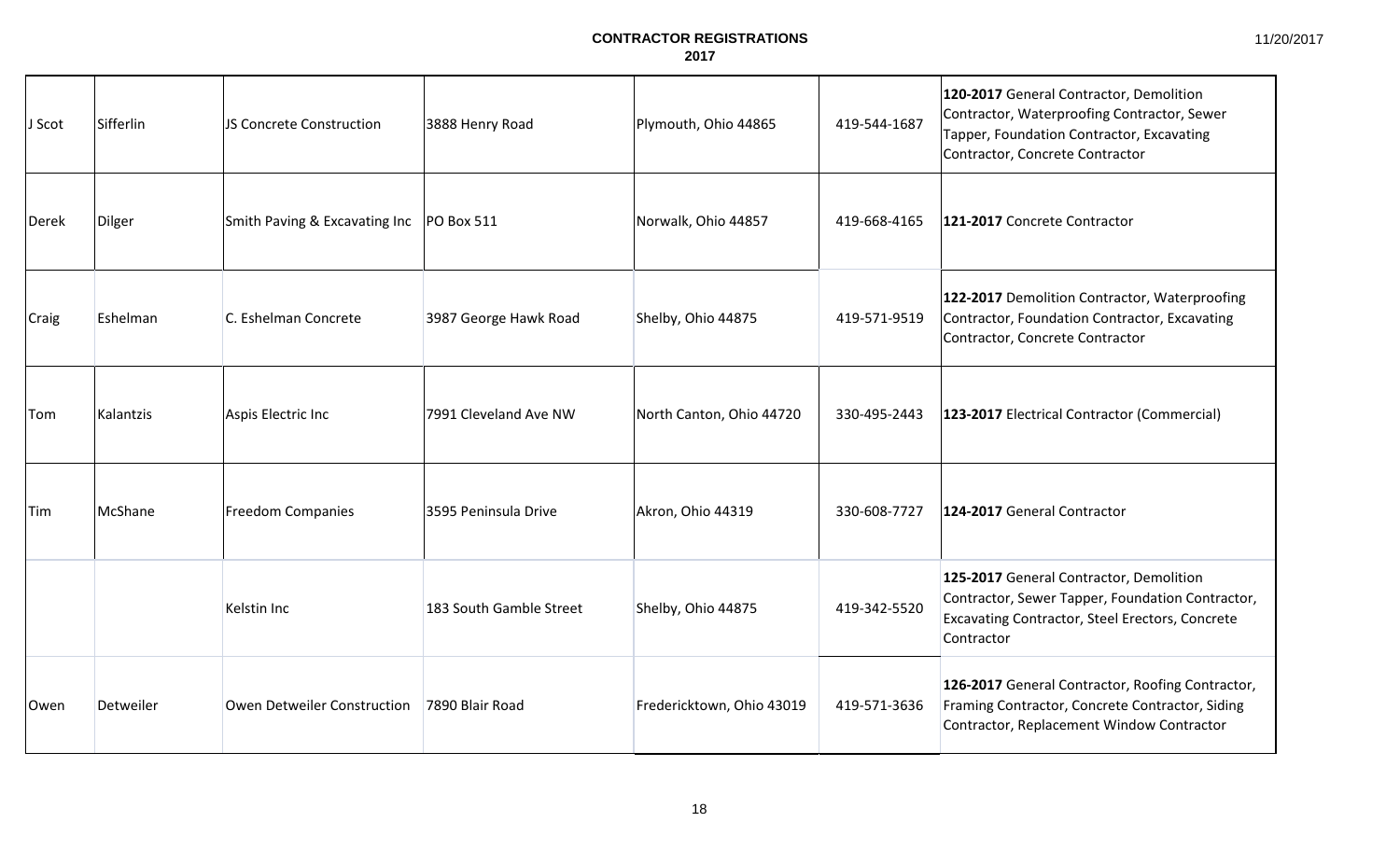| Richard | Coustillac | American Automatic Security<br><b>Inc</b> | 3563 Copley Road    | Copley, Ohio 44321    | 330-670-0001 | 127-2017 Fire Protection Contractor (Fire Marshal)                                                                                                                                                                                                                                                        |
|---------|------------|-------------------------------------------|---------------------|-----------------------|--------------|-----------------------------------------------------------------------------------------------------------------------------------------------------------------------------------------------------------------------------------------------------------------------------------------------------------|
| Eric    | McQueen    | McQueen Advertising Co                    | 2010 Vermilion Road | Vermilion, Ohio 44089 | 440-967-1137 | 128-2017 Sign Erector                                                                                                                                                                                                                                                                                     |
| John    | Hinman     | <b>Hinman Tree Service</b>                | 3667 Derussey Road  | Collins, Ohio 44826   | 419-602-3915 | 129-2017 Landscape Including Arborist and Tree<br>Trimmer, Tree/Stump Removal                                                                                                                                                                                                                             |
|         |            | <b>Apex Contracting Group</b>             | 45 East Main Street | Shelby, Ohio 44875    | 419-295-6034 | 130-2017 General Contractor                                                                                                                                                                                                                                                                               |
| Rex     | Kuhn       | R C Kuhn                                  | 687 Taylortown Road | Mansfield, Ohio 44903 | 419-564-0770 | 131-2017 General Contractor, Demolition Contractor, Sewer<br>Tapper, Finish Contractor, Flooring, Foundation Contractor,<br>Roofing Contractor, Framing Contractor, Excavating Contractor,<br>Paving Contractor, Steel Erectors, Concrete Contractor, Siding<br>Contractor, Replacement Window Contractor |
| Deanna  | Workinger  | Mel Wacker Signs Inc                      | 13076 Barrs SW      | Massillon, Ohio 44647 | 330-832-1726 | 132-2017 General Contractor                                                                                                                                                                                                                                                                               |
|         |            | <b>Troy Construction Co Inc</b>           | 11557 Bowen Road    | Mantua, Ohio 44255    | 330-274-2424 | 133-2017 General Contractor                                                                                                                                                                                                                                                                               |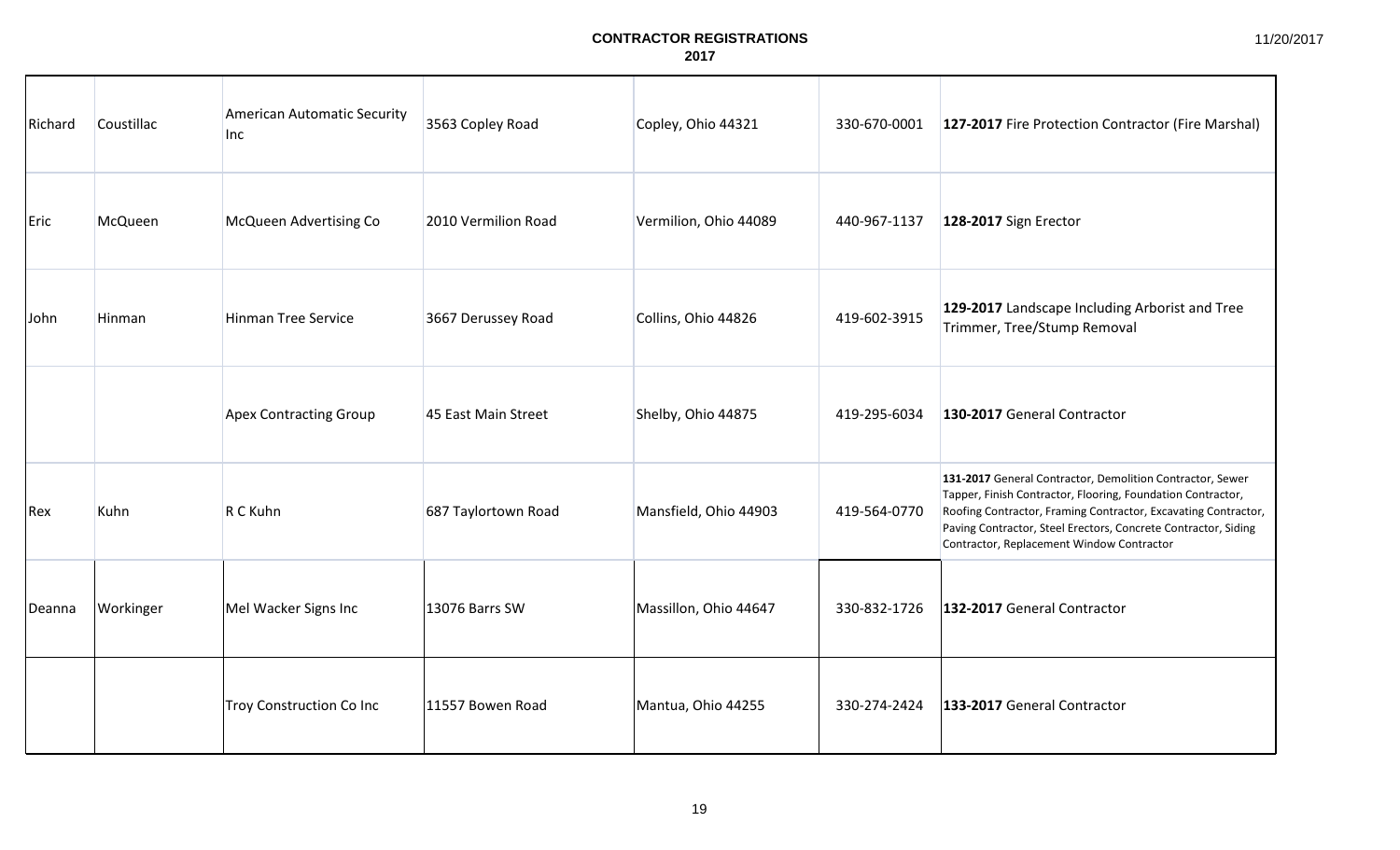11/20/2017

| Michael  | Miroglotta | Infinity Paving Co                      | 50 East Highland Road             | Northfield Center, Ohio<br>44067 | 440-946-6960 | 134-2017 Paving Contractor, Concrete Contractor                                                                                                                       |
|----------|------------|-----------------------------------------|-----------------------------------|----------------------------------|--------------|-----------------------------------------------------------------------------------------------------------------------------------------------------------------------|
| Rhett    | Dudgeon    | North Central Insulation                | 7538 St Rt 13 South               | Bellville, Ohio 44813            | 419-886-2030 | 135-2017 Closet Shelving, Mirror & Fireplace<br>Contractor                                                                                                            |
| Gregory  | Peters     | Ellet Neon Sales & Service Inc          | 3041 East Waterloo Road           | Akron, Ohio 44312                | 330-628-9907 | 136-2017 Sign Erector                                                                                                                                                 |
| Vasilios | Kyrou      | <b>Kyrou Construction LLC</b>           | 3824 Snodgrass Road               | Mansfield, Ohio 44903            | 419-756-2481 | 137-2017 General Contractor                                                                                                                                           |
| Amanda   | Heinberger | K & A Professional Wood<br>Services LLC | 2905 Stiving Road                 | Mansfield, Ohio 44903            | 567-241-2218 | 138-2017 Landscape Including Arborist and Tree<br>Trimmer                                                                                                             |
| David    | Mock       | <b>Mocks Construction</b>               | 1134 Brookdale Drive              | Crestline, Ohio 44827            | 419-566-1170 | 139-2017 General Contractor, HVAC<br>Contractor(OCIEB), Electrical Residential,<br>Plumber(OCIEB), Electrical Commercial(OCIEB),<br>Electrical Contractor(Commercial) |
|          |            | <b>Clifford Construction Co</b>         | 401 East Main Street<br>PO Box 62 | Spencer, Ohio 44275              | 330-648-0005 | 140-2017 Electrical Residential                                                                                                                                       |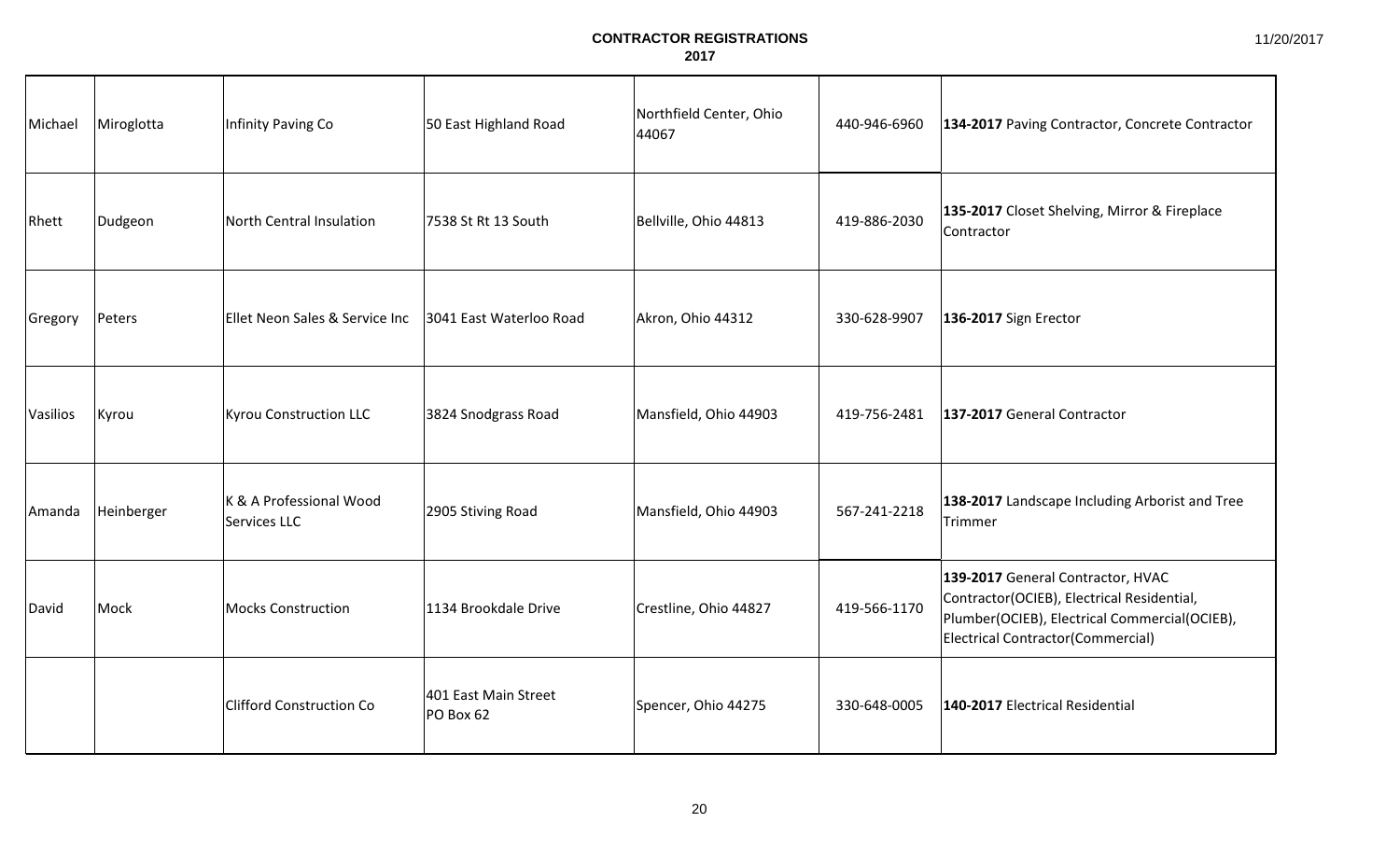| R. Mark | Hohler  | Hohler Heating & Cooling Inc                         | 7109 Alliance Road NW    | Malvern, Ohio 44644     | 330-863-0432 | 141-2017 HVAC Contractor (OCIEB)  |
|---------|---------|------------------------------------------------------|--------------------------|-------------------------|--------------|-----------------------------------|
| Aaron   | Smith   | Smith Paint & Design                                 | 970 Twp Rd 1193          | Ashland, Ohio 44805     | 419-207-8130 | 142-2017 Painting Contractor      |
|         |         | Holmes Siding Contractors Ltd   6783 County Road 624 |                          | Millersburg, Ohio 44654 | 330-674-2867 | 143-2017 General Contractor       |
| Kevin   | Miller  | Eco Seal Home Solutions LLC                          | 4535 Twp Road 367        | Millersburg, Ohio 44654 | 330-893-7325 | 144-2017 Waterproofing Contractor |
| Robert  | Keim    | R-K Concrete Inc                                     | 11249 Twp Road 516       | Shreve, Ohio 44676      | 330-201-1336 | 145-2017 Concrete Contractor      |
|         |         | WH Midwest LLC<br>dba Wayne Homes                    | 3777 Boettler Oaks Drive | Uniontown, Ohio 44685   | 330-896-7611 | 146-2017 General Contractor       |
| David   | Sommers | Bedrock Construction Ohio Inc 3624 Apache Street NW  |                          | Uniontown, Ohio 44685   | 330-699-2959 | 147-2017 General Contractor       |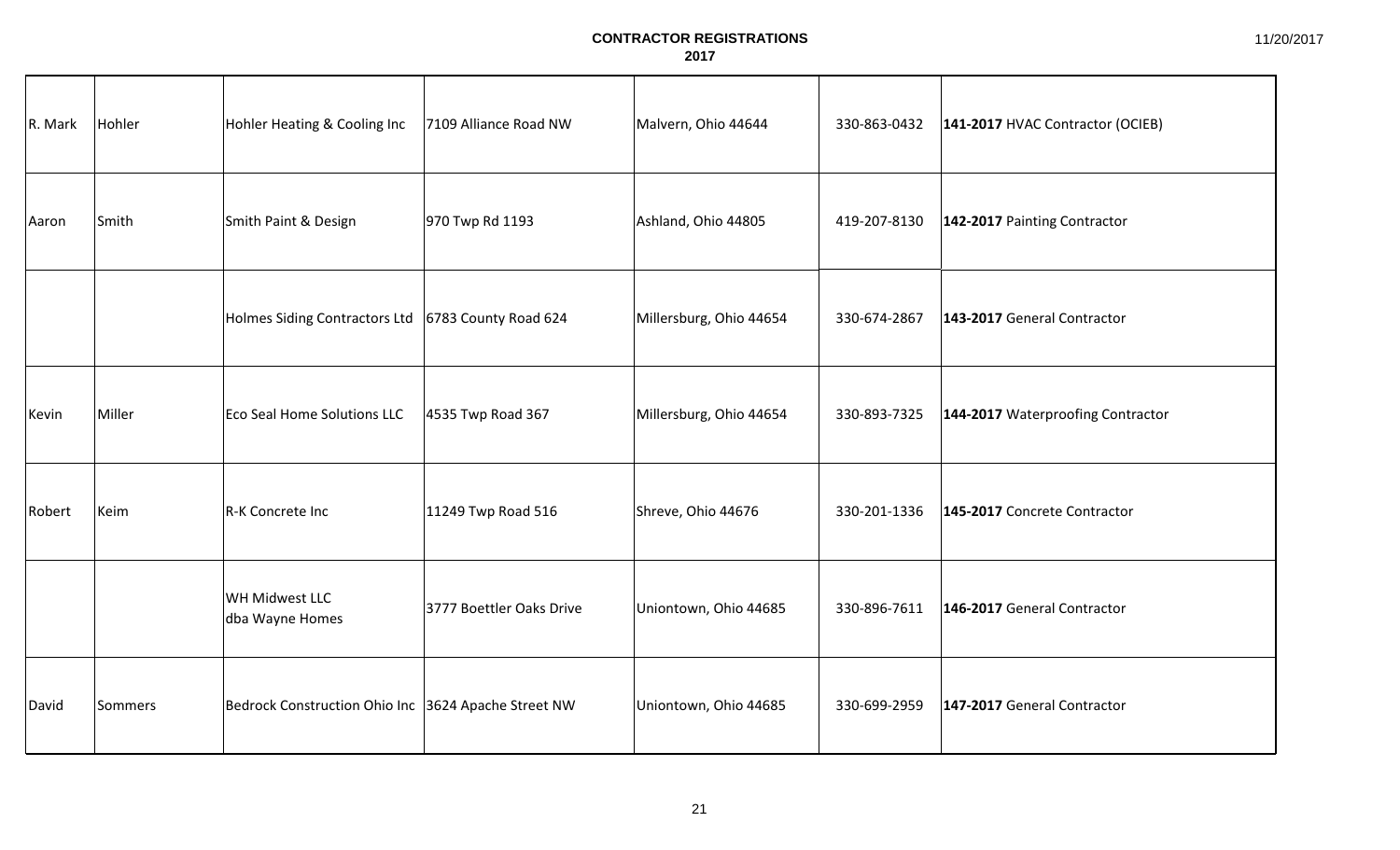| Thomas       | McKean      |                                               | 4247 State Route 598      | Crestline, Ohio 44827 | 419-683-1209 | 148-2017 Concrete Contractor                    |
|--------------|-------------|-----------------------------------------------|---------------------------|-----------------------|--------------|-------------------------------------------------|
| <b>Craig</b> | Phillips    | <b>Barrington Carpet LLC</b>                  | 3602 South Arlington Road | Akron, Ohio 44312     | 330-896-4141 | 149-2017 Flooring                               |
| Ron          | Rogers      | Ron-Cin Enterprises Inc                       | 806 Earick Road           | Mansfield, Ohio 44903 | 419-571-9120 | 150-2017 General Contractor, Roofing Contractor |
| Aaron        | Hershberger | Maximum Roofing                               | 2305 TR 414               | Dundee, Ohio 44624    | 330-231-5048 | 151-2017 Roofing Contractor                     |
| Kevin        | Lamb        | Lamb Builders LLC                             | 86 East Main Street       | Shelby, Ohio 44875    | 419-295-2672 | 152-2017 General Contractor                     |
| Mike         | Yetzer      | Mid State Black Top                           | 639 Bendle Avenue         | Shelby, Ohio 44875    | 419-347-4549 | 153-2017 Paving Contractor                      |
| Joseph       | Reinhard    | <b>Heartland Construction</b><br>Services LLC | 1882 Hulit Road           | Mansfield, Ohio 44903 | 614-623-4809 | 154-2017 Roofing Contractor                     |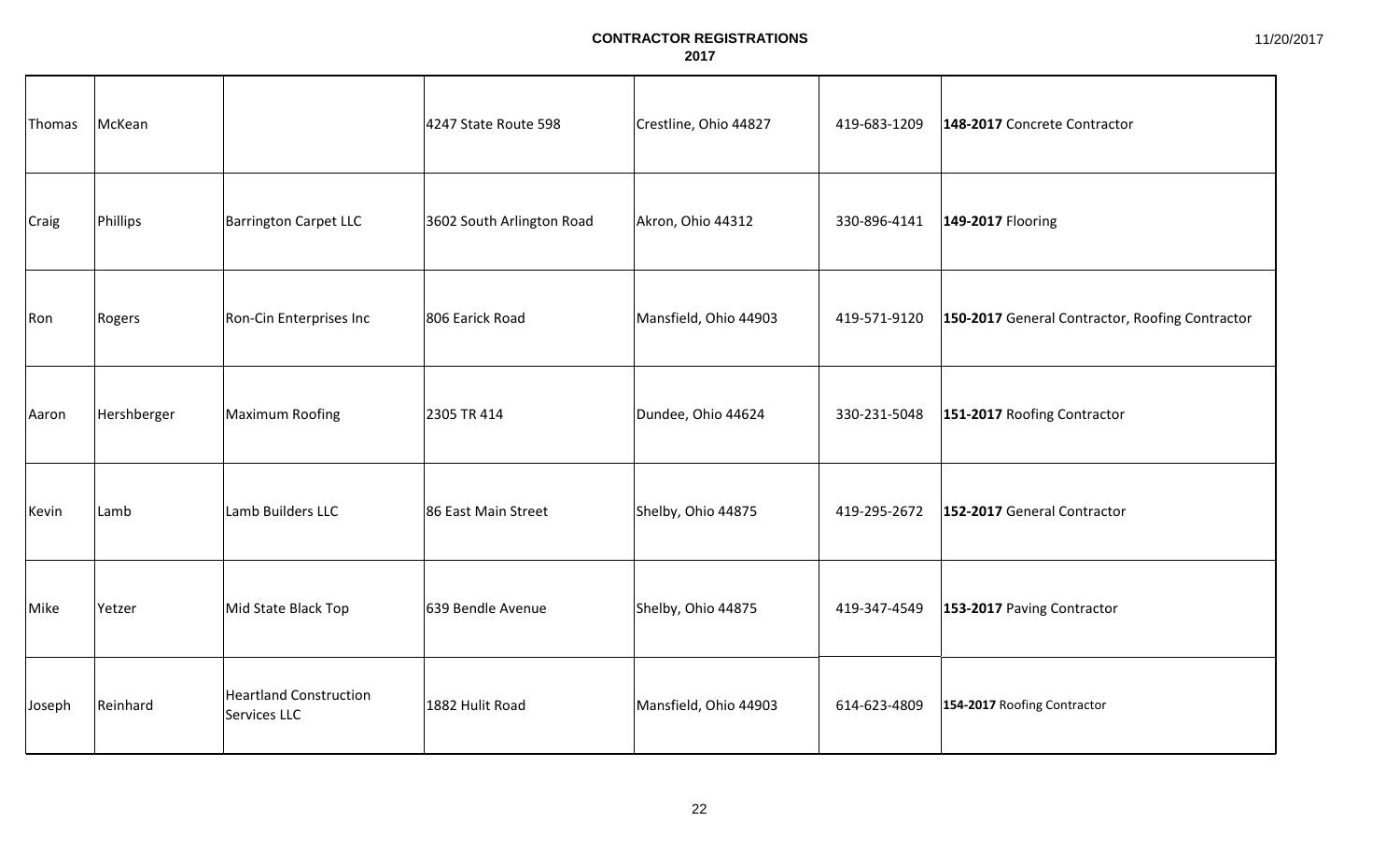| Mike   | Matern  | Matern Construction                            | 560 Dyas Drive            | Mansfield, Ohio 44907 | 419-610-4384 | 155-2017 General Contractor, Roofing Contractor, Siding<br>Contractor                                                                                                                                                                                                                                                                                                                                               |
|--------|---------|------------------------------------------------|---------------------------|-----------------------|--------------|---------------------------------------------------------------------------------------------------------------------------------------------------------------------------------------------------------------------------------------------------------------------------------------------------------------------------------------------------------------------------------------------------------------------|
| Thomas | Reed    | TDR Lawn & Landscaping                         | 3982 Laser Road           | Shelby, Ohio 44875    | 419-342-2531 | 156-2017 Landscape Including Arborist & Tree<br>Trimmer, Excavating Contractor, Paving Contractor                                                                                                                                                                                                                                                                                                                   |
| Paul   | Haywood | Haywood Electric Inc                           | 1139 Wooster Road North   | Barberton, Ohio 44203 | 330-745-0021 | 157-2017 Electrical Residential, Electrical<br>Commercial (OCIEB)                                                                                                                                                                                                                                                                                                                                                   |
|        |         | <b>Black Diamond Renovations</b><br><b>LLC</b> | 2230 Village Mall Drive   | Mansfield, Ohio 44905 | 567-560-3413 | 158-2017 General Contractor, Demolition<br>Contractor, Roofing Contractor, Siding Contractor,<br><b>Replacement Window Contractor</b>                                                                                                                                                                                                                                                                               |
| Dan    | Shuman  | Schmid Mechanical                              | 207 North Hillcrest Drive | Wooster, Ohio 44691   | 330-264-3633 | 159-2017 HVAC Contractor (OCIEB), Plumber<br>(OCIEB)                                                                                                                                                                                                                                                                                                                                                                |
| Ronald | Speck   | Speck Builders Inc                             | 164 South Rock Road       | Mansfield, Ohio 44903 | 419-295-1568 | 160-2017 Demolition Contractor                                                                                                                                                                                                                                                                                                                                                                                      |
| Judson | Prosser | JP Construction                                | 16 Woodland Road          | Shelby, Ohio 44875    | 419-566-3947 | 161-2017 General Contractor, Demolition Contractor, Plaster Contractor,<br>Finish Contractor, Flooring, Landscape Including Arborist & Tree<br>Trimmer, Roofing Contractor, Framing Contractor, Fencing Contractor,<br>Painting Contractor, Cabinet Maker, Closet Shelving, Mirror & Fireplace<br>Contractor, Drywall Contractor, Insulation Contractor, Siding Contractor,<br><b>Replacement Window Contractor</b> |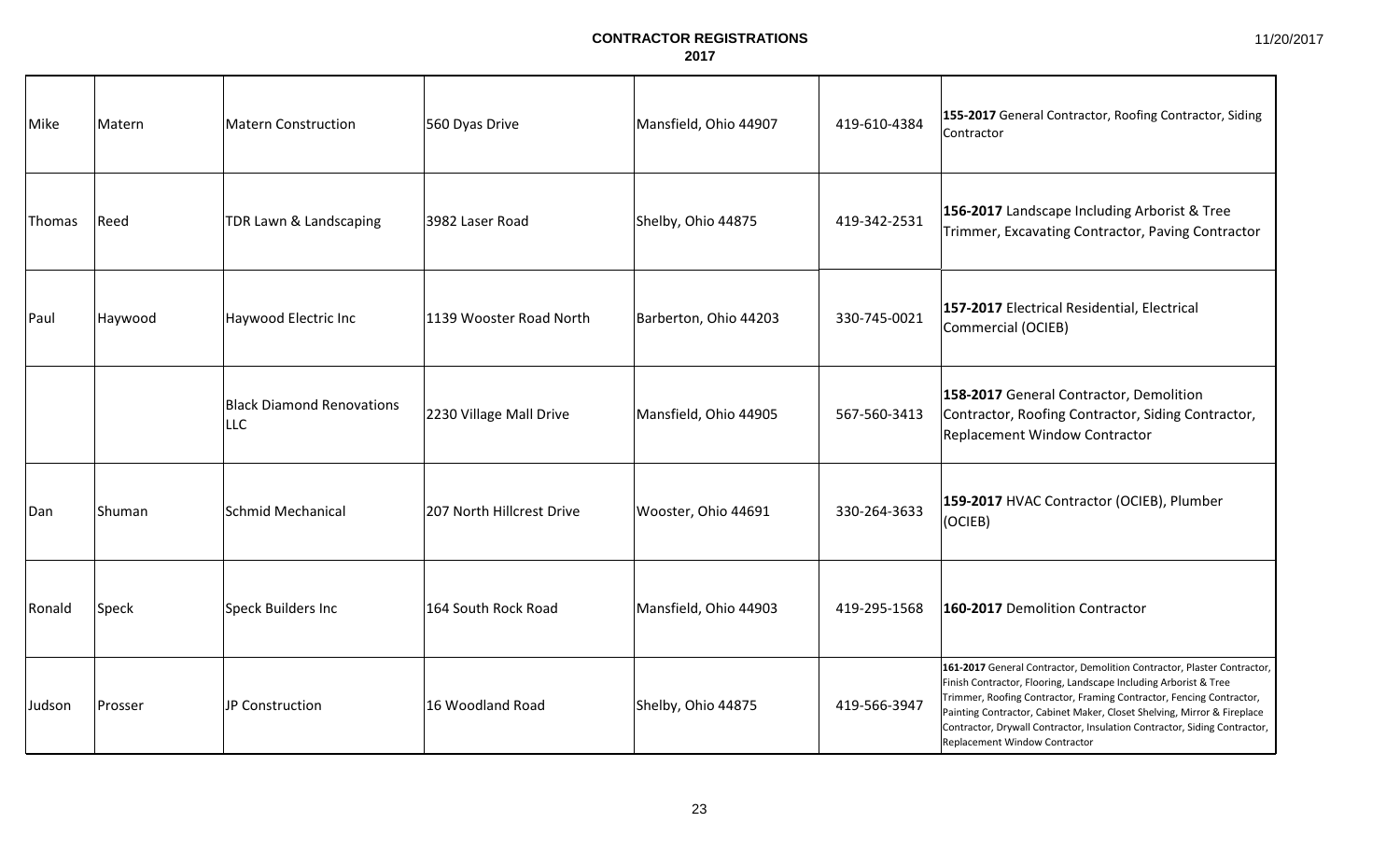| Steve | Thomas     | Steve Thomas Builders                                | 1605 Painter Road                        | Fredericktown, Ohio 43019 | 419-886-3238 | 162-2017 General Contractor                                                                                                                                                                                                                                                                                                            |
|-------|------------|------------------------------------------------------|------------------------------------------|---------------------------|--------------|----------------------------------------------------------------------------------------------------------------------------------------------------------------------------------------------------------------------------------------------------------------------------------------------------------------------------------------|
| Mary  | Peterson   | Petersons Professional<br>Services                   | 1126 Marianna Drive                      | Mansfield, Ohio 44903     | 419-565-5830 | 163-2017 General Contractor                                                                                                                                                                                                                                                                                                            |
| James | Riggenbach | Apex Construction Services                           | 481 1/2 Charletta Drive                  | Mansfield, Ohio 44903     | 567-307-2560 | 164-2017 Foundation Contractor                                                                                                                                                                                                                                                                                                         |
|       |            | Signcom Inc                                          | 527 West Rich Street                     | Columbus, Ohio 43215      | 614-228-9999 | 165-2017 General Contractor, Sign Erector                                                                                                                                                                                                                                                                                              |
|       |            | <b>WXZ Construction LLC</b>                          | 22720 Fairview Center Drive<br>Suite 150 | Fairview Park, Ohio 44126 | 440-801-1690 | 166-2017 General Contractor                                                                                                                                                                                                                                                                                                            |
| Holly | Curry      | Ricers Residential Services LLC 3526 State Route 314 |                                          | Shelby, Ohio 44875        | 567-203-7414 | 167-2017 General Contractor, Demolition Contractor,<br>Waterproofing Contractor, Electrical Residential, Flooring,<br>Foundation Contractor, Landscape Including Arborist & Tree<br>Trimmer, Roofing Contractor, Framing Contractor, Excavating<br>Contractor, Siding Contractor, Tree/Stump Removal,<br>Replacement Window Contractor |
| Todd  | Ozanich    | Imperial Heating & Cooling                           | 30685 Solon Industrial Parkway           | Solon, Ohio 44139         | 440-498-1788 | 168-2017 HVAC Contractor (OCIEB), Refrigeration<br>Contractor, Insulation Contractor                                                                                                                                                                                                                                                   |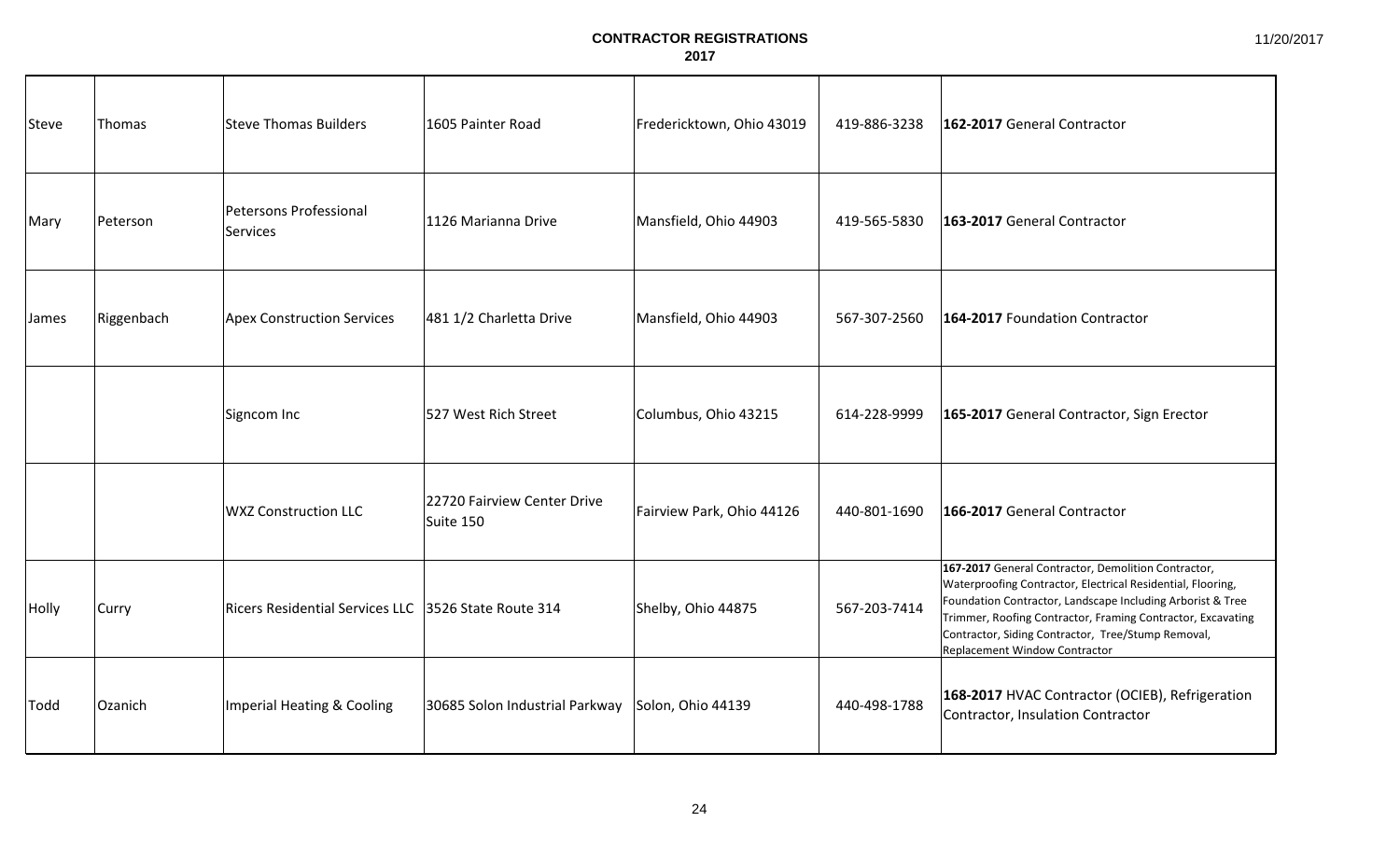| Kenneth Parker |          | PSP Operations Inc<br>dba Servpro of NE Columbus | 7440 Pingue Drive | Worthington, Ohio 43085 | 614-888-5700 | 169-2017 General Contractor |
|----------------|----------|--------------------------------------------------|-------------------|-------------------------|--------------|-----------------------------|
| <b>Bob</b>     | Thomason | Henry Gurtzweiler Inc                            | 921 Galena Street | Toledo, Ohio 43611      | 419-729-3955 | 170-2017 Steel Erectors     |
|                |          |                                                  |                   |                         |              |                             |
|                |          |                                                  |                   |                         |              |                             |
|                |          |                                                  |                   |                         |              |                             |
|                |          |                                                  |                   |                         |              |                             |
|                |          |                                                  |                   |                         |              |                             |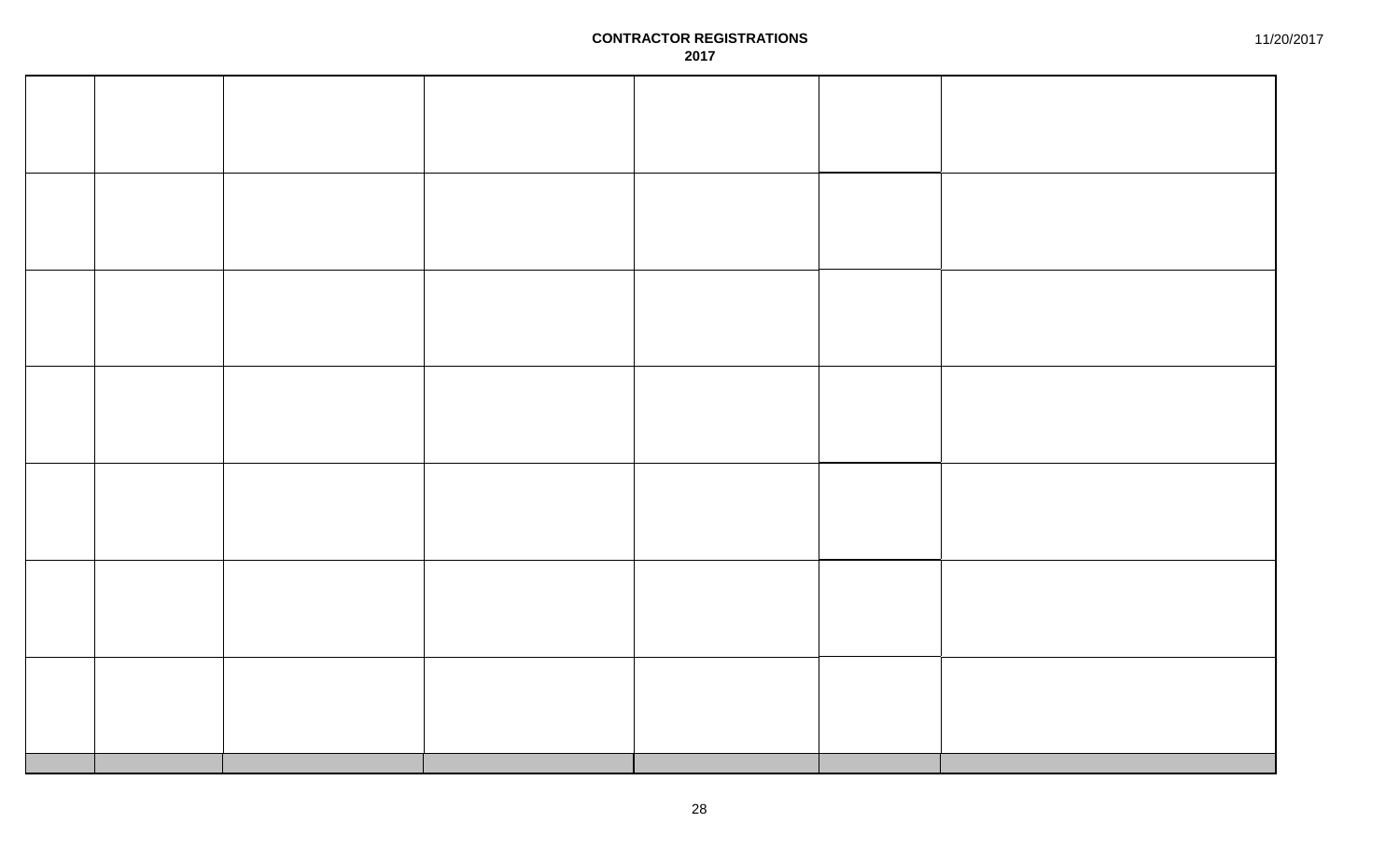| <b>First Name</b> | <b>Last Name</b> | <b>Organization Name</b> | <b>Address</b> | <b>Phone Number</b> | Note ALL EXPIRE ON 12/31/2014 |
|-------------------|------------------|--------------------------|----------------|---------------------|-------------------------------|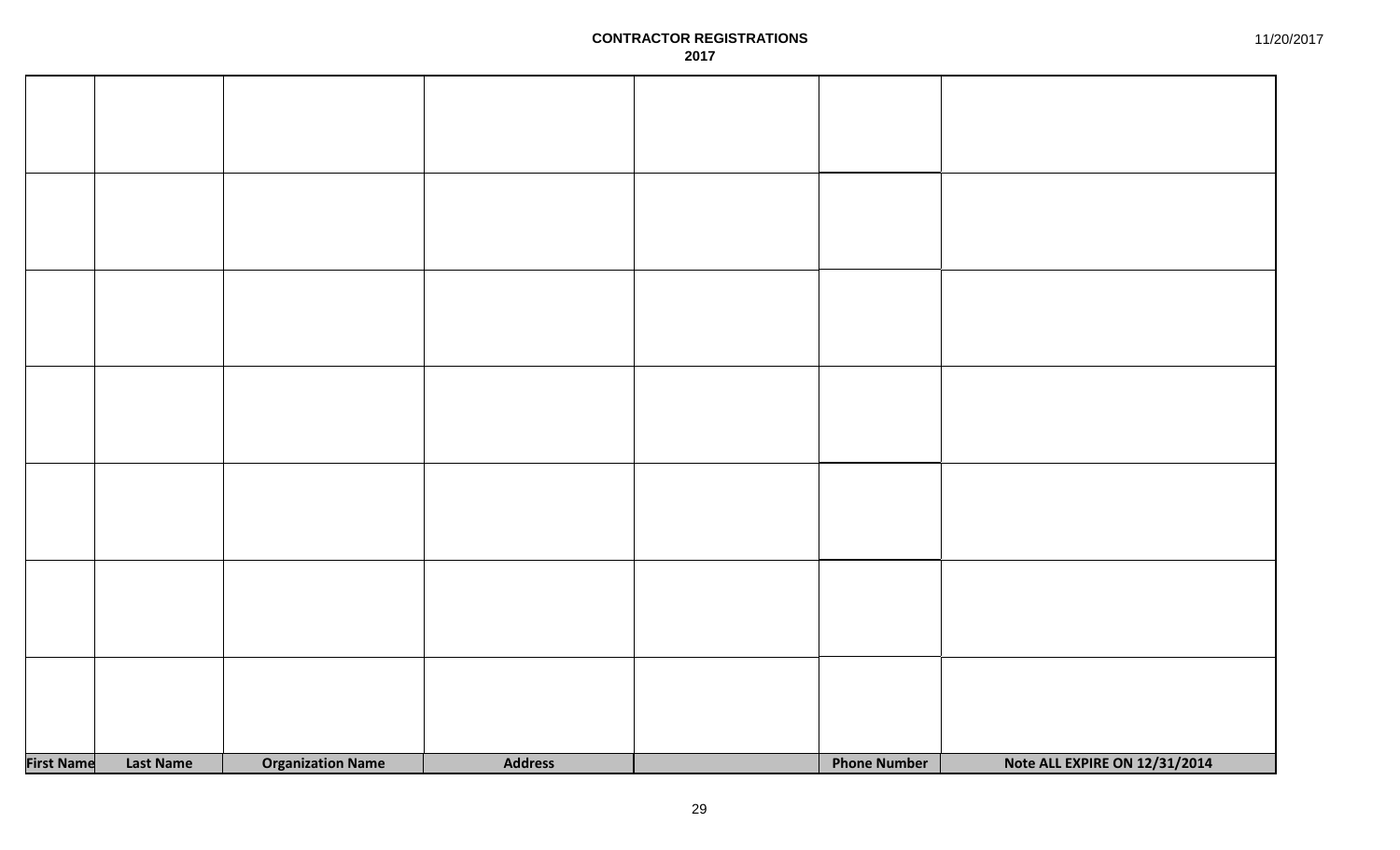| <b>First Name</b> | <b>Last Name</b> | <b>Organization Name</b> | <b>Address</b> | <b>Phone Number</b> | Note ALL EXPIRE ON 12/31/2014 |
|-------------------|------------------|--------------------------|----------------|---------------------|-------------------------------|